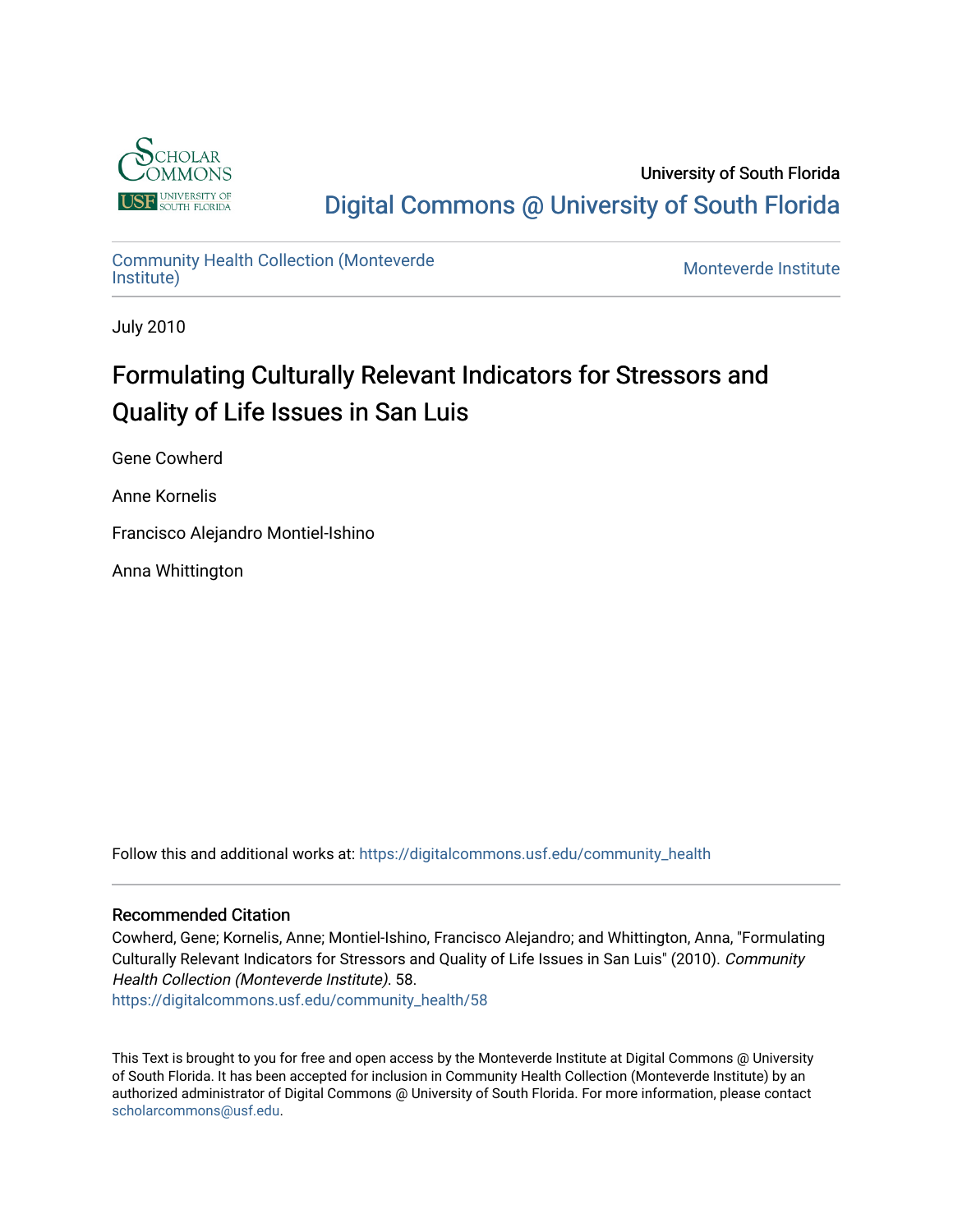Formulating Culturally Relevant Indicators for Stressors and Quality of Life Issues in San Luis

## **Formulating Culturally Relevant Indicators for Stressors and Quality of Life Issues in San Luis**

Gene Cowherd Anne Kornelis Francisco Alejandro Montiel-Ishino Anna Whittington

15 July 2010

Instituto de Monteverde University of South Florida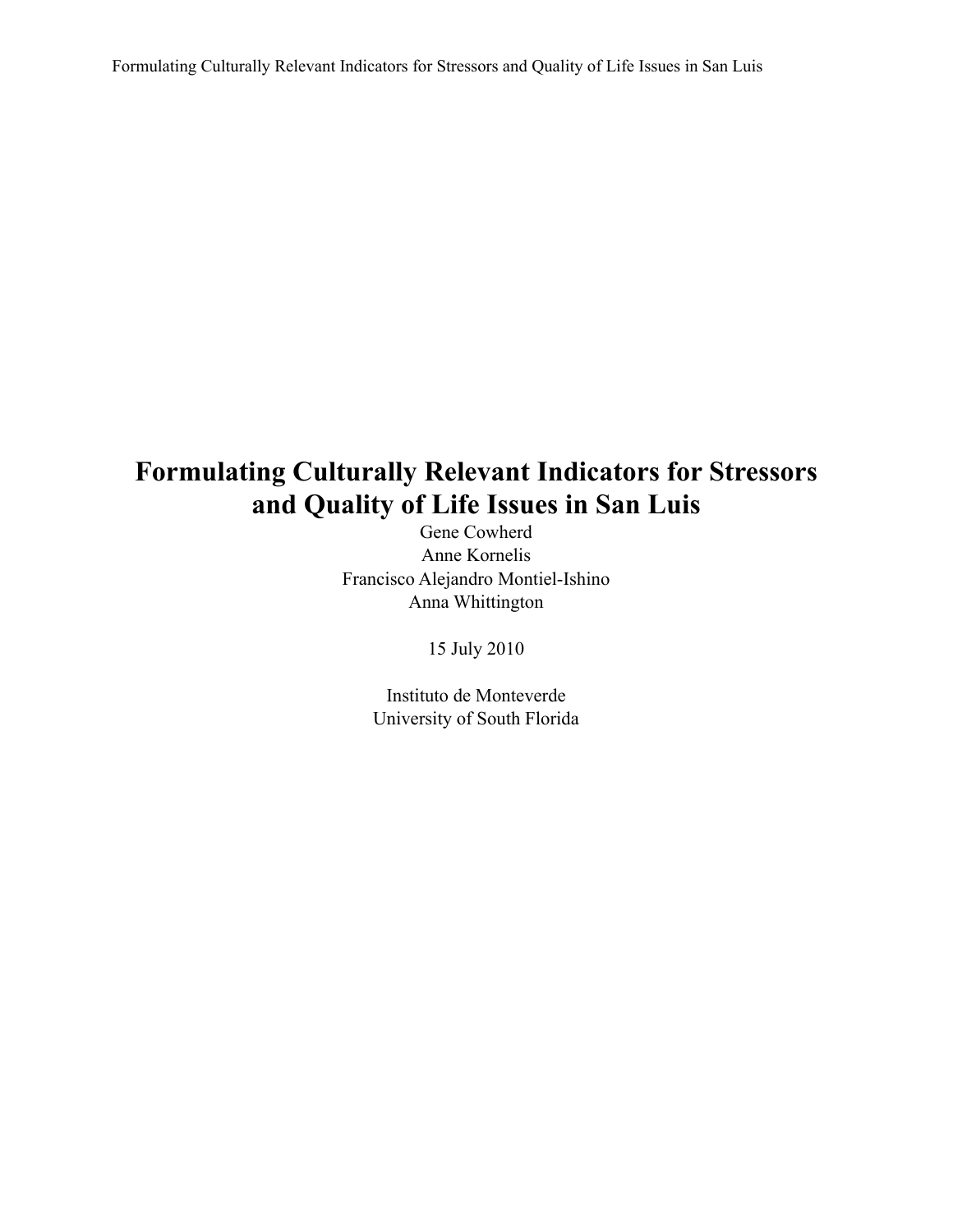## **Introduction**

 Costa Rica was called the happiest place in the world, but not until recently has the Costa Rican public health sector started to study stress in Costa Ricans, or "Ticos." The reason is because stress is now an important facet in health care, as stress is being identified as an important factor for disease, both mental and physiological (Dressler, 2004;Dressler,2007). The physiological manifestations, of which we will focus on in this study, are things such as diabetes and cardiovascular disease (CVD) (Dressler, 2004;Dressler,2007). Yet, before assessing the impact of stress in health, we must identify culturally relevant stressors and quality of life indices as they are both environmentally and culturally constructed (Aznar & Castañón, 2005;Diener & Suh, 1997;Ice, 2007;Ice & James, 2007). Our field study for this proposed study will be in San Luis a rural town in Guanacaste, a *cantón* of Costa Rica.

 As medical anthropologists and public health students in conjunction with the University of South Florida and the Instituto de Monteverde, we are creating a preliminary stress baseline in rural San Luis. We are formulating culturally relevant indicators of stress and Quality of Life (QoL) indices in effort to find a relationship between stress and chronic disease. Once the relevant stressors and QoL issues are identified we can then test for any statistical significance and correlations.

#### **Background**

 CNN.com reported on the 5th of July, 2009 that Costa Rica is one of the happiest places on earth according to The New Economics Foundation's (NEF) Happy Planet Index (HPI)(Costa Rica tops the list of 'happiest' nations, 2009). So, if Costa Rica places as one of the happiest places on earth, how does it rank with stress? The purpose of this study is to assess stress in San Luis, which is located in the *cantón*, or province, of Guanacaste, Costa Rica. No stress assessment has been made in the area, so our team will measure the perceived stress and stressors of the individuals living in San Luis.

 Culture constructs the way groups and individuals perceive and respond to their environment. Stress comes as an emotional and behavioral response to a stressor, or something that changes the homeostasis, or balance, of a given environment (Dressler, 2007;Ice, 2007;Ice & James, 2007). However we must realize that culture and stress are not universals. How individuals understand stress and quality of life, or the ability to become happy, must be approached ethnographically to understand the underlying behavioral, psychological, cognitive and physiological responses to their environment (Dressler, 2007;Dressler, 2004). Stress is a mutable term making it necessary to identify cultural stressors from ethnographic research (Dressler, 2007).

 QoL is an important measure when considering the happiness and the ability of an individual to attain happiness (Aznar & Castañón, 2005). As such, QoL must also be approached in a manner sensitive to the area being researched as it is also culturally defined and constructed (Aznar & Castañón, 2005; Diener & Suh, 1997). A QoL baseline must be created using the social or contextual, material or objective, and personal or subjective indices of the San Luis community to incorporate the multiple dimensions of QoL (Aznar & Castañón, 2005; Diener & Suh, 1997).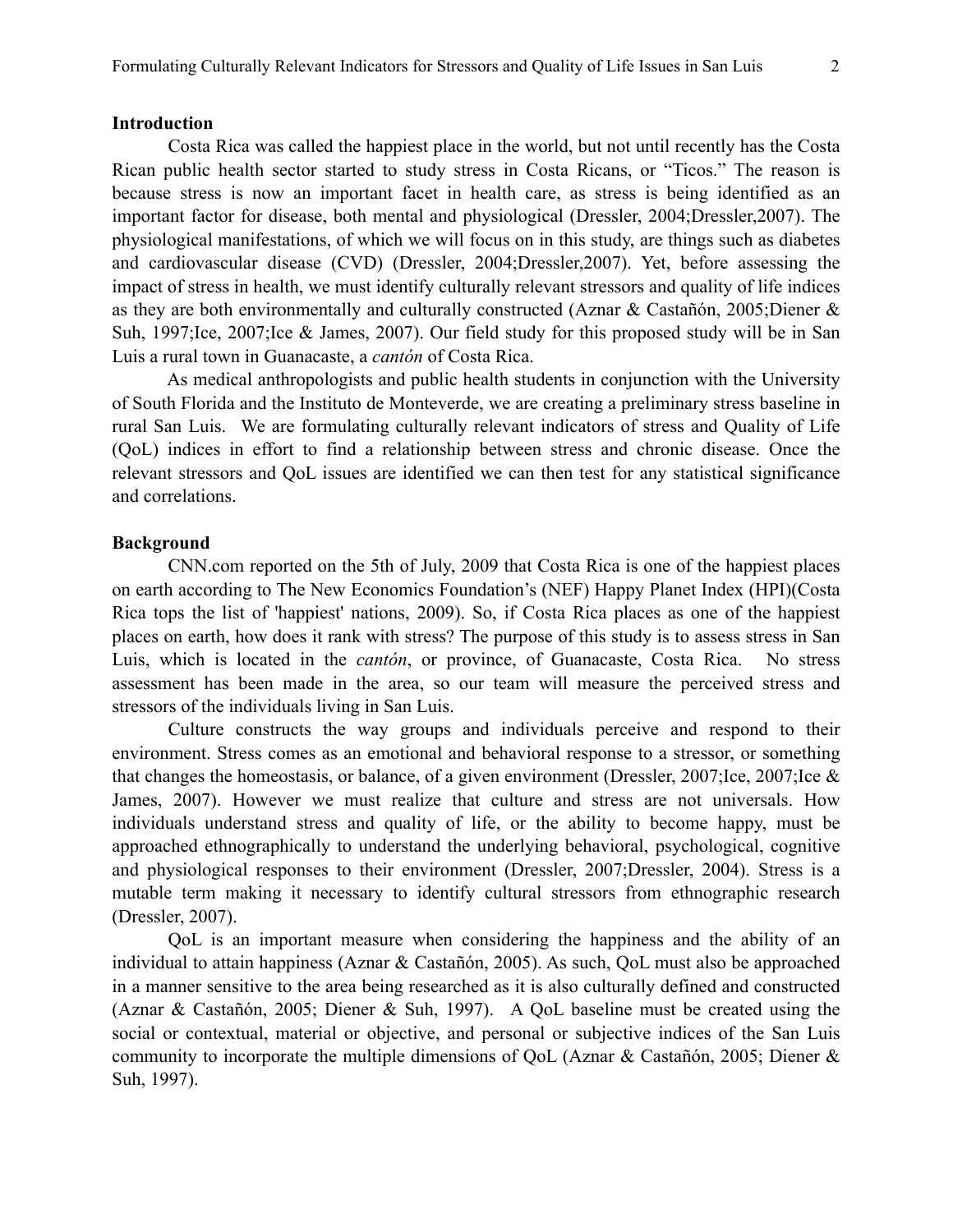#### **Methods**

A health fair was conducted in the community of San Luis, in conjunction with the Monteverde Institute and the students from the University of South Florida Globalization and Community Health Field School 2010. The health fair consisted of 12 stations, including stations for blood pressure, blood glucose, sociodemographic intake information, and other anthropometric data. Also, the health fair consisted of numerous stations with surveys focusing on research topics such as nutrition, exercise, menopause, and stress.

The participants of the health fair were first asked a series of questions about their sociodemographic information, including age, place of residence, occupation, type of water used in home, type of stove, size of household, and years in current residence. This information was placed in a folder for each household, and the participants took their folder to the subsequent station. Blood pressure and blood glucose was taken of every participant that was older than 18 years of age. Other anthropometric data was taken of all participants, including height, weight, and body mass index (BMI). Waist and upper arm circumferences, as well as suprailiac and tricep skin folds were taken of every participant over 18 years of age. A 24-hour food recall was completed for every participant above 50 years old. Also, all women over 18 years of age completed a menopause survey. All participants over 18 completed the illness recall, exercise survey, and stress survey. Of the twelve stations at the health fair, we analyzed information from the stress survey, blood pressure, blood glucose, sociodemographic intake information, and anthropometric data stations.

The stress survey consisted of 6 questions, 3 were multiple choice and three were open ended (See Appendix A). The first question was *¿Ud. cómo describe el estrés?* (How would you describe stress?). The second question was, *¿Ud. cómo califica su nivel del estrés?* (How would you rate your level of stress?). For this question, the participants were give four options: *Muy estresado* (Very stressed), *estresado* (Stressed), *un poco estresado* (a little stressed), or *nada estresado* (Not stressed). The third question was, "*En los últimos 5 años su nivel del estrés ha:"* (in the last 5 years, your level of stress has:), and the possible answer choices were *subido* (risen), *no ha cambiado* (has not changed), or *bajado* (lowered). The fourth question was, "*¿Ud. podría enumerar las cosas que le causan el estrés?*, "(Can you explain the things that cause stress?). The fifth question was, "*Mi nivel del estrés es:*" (My level of stress is:). The participants were given three options: "*Es más alto que los demás en mi comunidad*" (Is higher than those in my community) "*Es igual que los demás en mi comunidad*" (Is the same as those in my community), or "*Es más bajo que los demás en mi comunidad*" (Is lower than those in my community). The last question was, "*¿Ud. hace algo para aliviarse el estrés?*," (Do you have something to aleviate stress?) For this question, if the participant answered positively, they were asked to explain the things that relieve their stress. By the end of the health fair, we had a total of 37 stress surveys.

From the results of the stress surveys from the health fair, common words were extracted from the dictations. From these lists, main themes and common phrases were listed in their respective frequencies. Using a visual experimental qualitative research method, known as Word Clouds, the presence of certain words and phrases can be seen visually in sizes related to their respective frequencies (See Appendix C).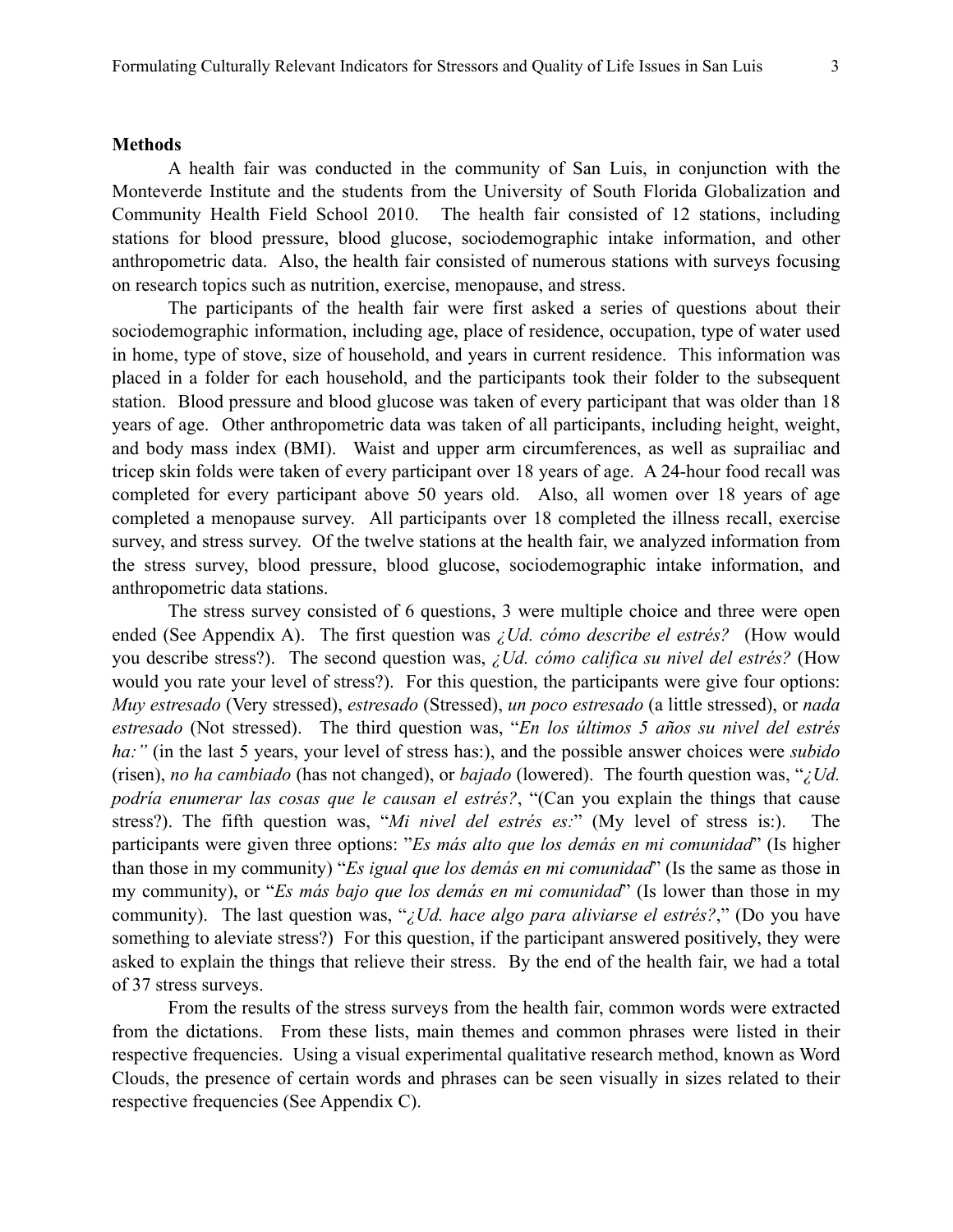From the 37 stress surveys that were obtained from the health fair, we chose 10 random participants to conduct semi-structured interviews with. A total of 6 women and 4 males were interviewed. The interviews took place at each participant's homes and took place at convenient times for the interviewee. If the interviewee was a female, then two females conducted her interview. For the four males, they were each interviewed by two males.

For each of the semi-structured interviews, each interviewee was asked 10 questions about things such as the role family plays in stress, what worries they have, what role they believe stress has on health, and whether men and women handle stress similarly (See Appendix B). The interviews took place over two days, with 3 interviews being conducted the first day and seven interviews being conducted the second day. Each interview was audio recorded, and written consent for both the interview and audio recording was received prior to the interviews. The interviews lasted about 10-15 minutes each and each interview was completed in its entirety. The interviews were dictated in Spanish and main themes were extracted for further qualitative analysis.

#### **Data Analysis**

 We conducted stress surveys on July 2nd, 2010 in the San Luis "*Feria de Salud*" held in the Altos de San Luis School. Thirty-seven surveys were taken, but 35 surveys were used for data analysis due to duplicate surveys, of these twenty-nine women and six men participated in the surveys: 31.4% were "not stressed," 42.9% were "a little stressed," 5.7% were "stressed" and 20.0% were "very stressed." The overall level of stress of men however was lower when compared to women as 33.3% men were "not stressed," 50.0% men were "a little stressed" and 16.7% men were "stressed;" no respondents were "very stressed." When asked how they compared to the overall stress of the community  $57.1\%$  (n=20) said they were lower,  $28.6\%$  $(n=10)$  said they were the same and 14.3%  $(n=5)$  said their stress was higher. Using free-lists we identified five major community descriptors of stress: *dolores* (n=10), *preocupaciones* (n=9), *no sé* (n=9), *trabajo* (n=4) and *enfermedad* (n=4). The five major community causes of stress are: *preocupaciones* (n=21), *trabajo* (n=14), *enfermedad* (n=10), *hijos* (n=8), and *familia* (n=7).

 The results of the SPSS frequencies on the perceived level of stress and anthropometrics, and other physiological measures, are as follows: thirty-one participants were used to run their level of stress against blood glucose. Using SPSS to run an ANOVA test there was a 0.752 level of significance on a 95% confidence interval. Thirty-four participants's levels of stress were compared to systolic and diastolic blood pressure. Using SPSS to run an ANOVA test, both blood pressure measures were found with 0.643 and 0.881 level of significance respectively, on a 95% confidence interval. Thirty-four participants were used to run their level of stress against body mass index (BMI). Using SPSS to run an ANOVA test there was a 0.934 level of significance on a 95% confidence interval. Therefore, none of the intervals show statistical significance that will be accounted for in the limitations section.

We then compared the level of stress to the sociodemographic factors sex, age and length of residence. Age and length of residence were tested for significance using an ANOVA analysis with a 95% confidence interval, while sex was run as a frequency against perceived levels of stress. Sex could not be used as an ANOVA test due to their not being categories to test it against. The age of the participants was problematic as some participants were not certain of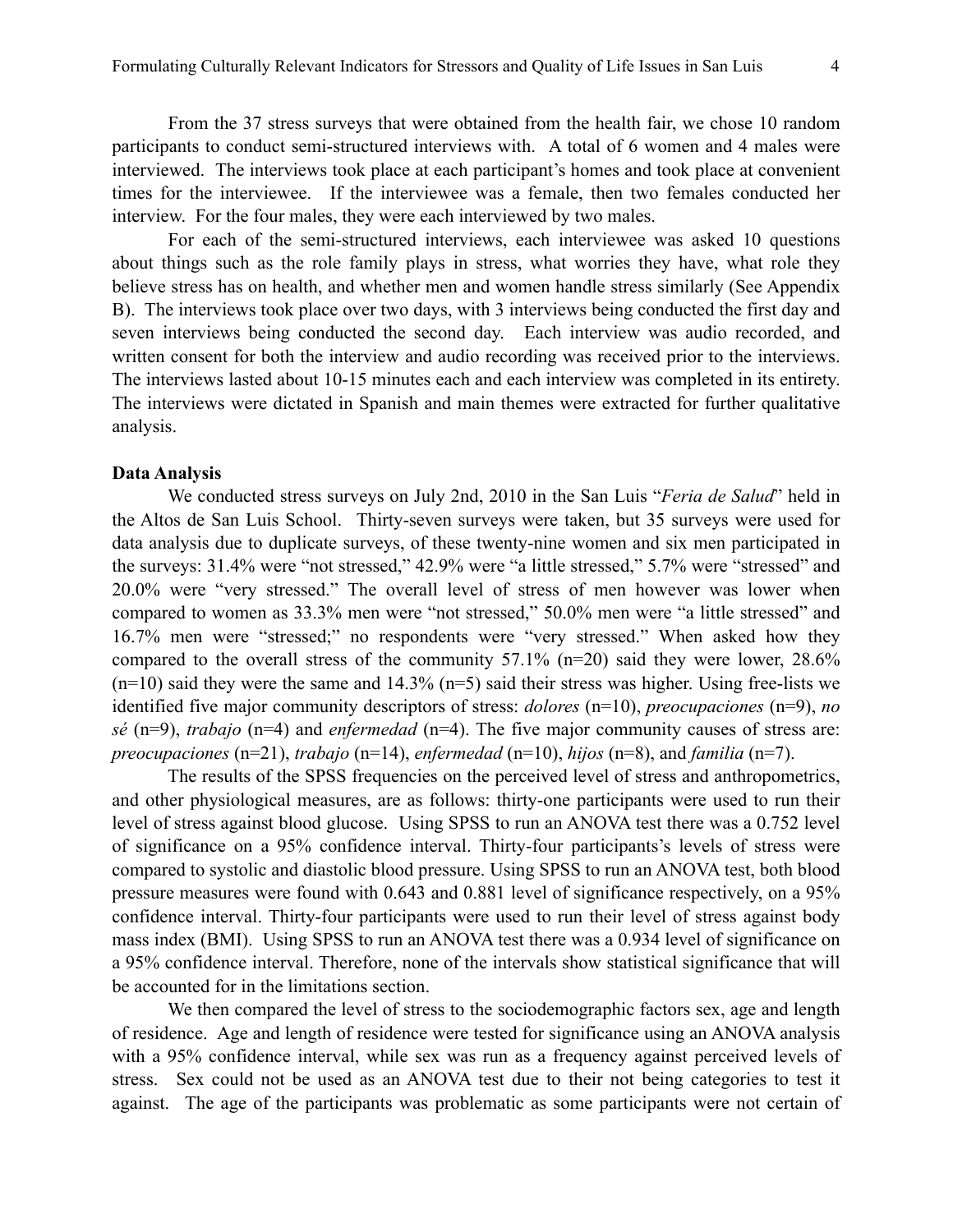their age, but did recall their year of birth. The age had to be corrected for in the database. The ANOVA results for significance of age and length of residence against perceived levels of stress are as follows: age had a significance of 0.565 using the corrected age to fix any discrepancies. Length of time showed a significance of 0.670. Again, as with anthropometrics, none of the intervals show statistical significance that will be accounted for in the limitations section.

Analysis of the interview data shows a general consensus between males and females on the relationship between stress and illness, stress and depression, stress and pain, stress and health and causes of stress. Two themes emerged from the interview data as central causes of stress in this community: lack of transportation and work-related issues. Transportation was reported as a fundamental quality of life constraint. Lack of transportation limits physical access to healthcare, education, job opportunities, and social events. While respondents did not give specific examples of work related stress, general comments were made about stress over economic change, where money would come from in the future, and aging affecting their ability to work. Despite these themes however, respondents reported an overall low level of stress in this community.

 Despite a general consensus between men and women on causes of stress, the interview data suggests that men and women conceptualize stress differently. When asked if women and men experience stress differently, a majority of the men said yes, but only half of the women said yes, the other half said it was equal. When asked to elaborate, more men attributed this to the differences between how men and woman process life events. In this model, stress is a result of the individual's reaction to events. Women, however, seemed to conceptualize stress as a constant, and the result of accumulation of stressors. Half of the women interviewed reported men as having more stress than women because they worked more, the other half reported that stress was equal between men and women. However, these data are most likely skewed because men were in the room during the interview process.

#### **Limitations**

 The data and analysis presented here are constrained by several obstacles encountered by the research team. The short amount of time allocated for field work during the field school presented obstacles that limited other factors of the study. Conducting research in a Spanishspeaking country also presented an obstacle to three members of the team who were non-native Spanish speakers with an intermediate level of proficiency. While the team members felt confident in their abilities to conduct interviews, local colloquialisms and terms unfamiliar to the researchers challenged the researchers' ability to capture the full context of respondents' comments. This affected the ability of non-native Spanish speakers to probe for clarification or elaboration. However, despite this limitation, the researchers feel confident that key data points are accurately represented in the reported data.

 The time constraints of the field school and the travel time between interview locations limited our sample selection to a small convenience sample. Thirty-seven surveys were administered to respondents at the *feria de salud* in San Luis. From these 37, 10 individuals were selected for follow up with semi-structured interviews. These Interviews were conducted at participants' homes during the week to minimize respondent burden and to simplify the logistics of transportation. Interviews were conducted in respondents' *salas,* or living rooms, and often in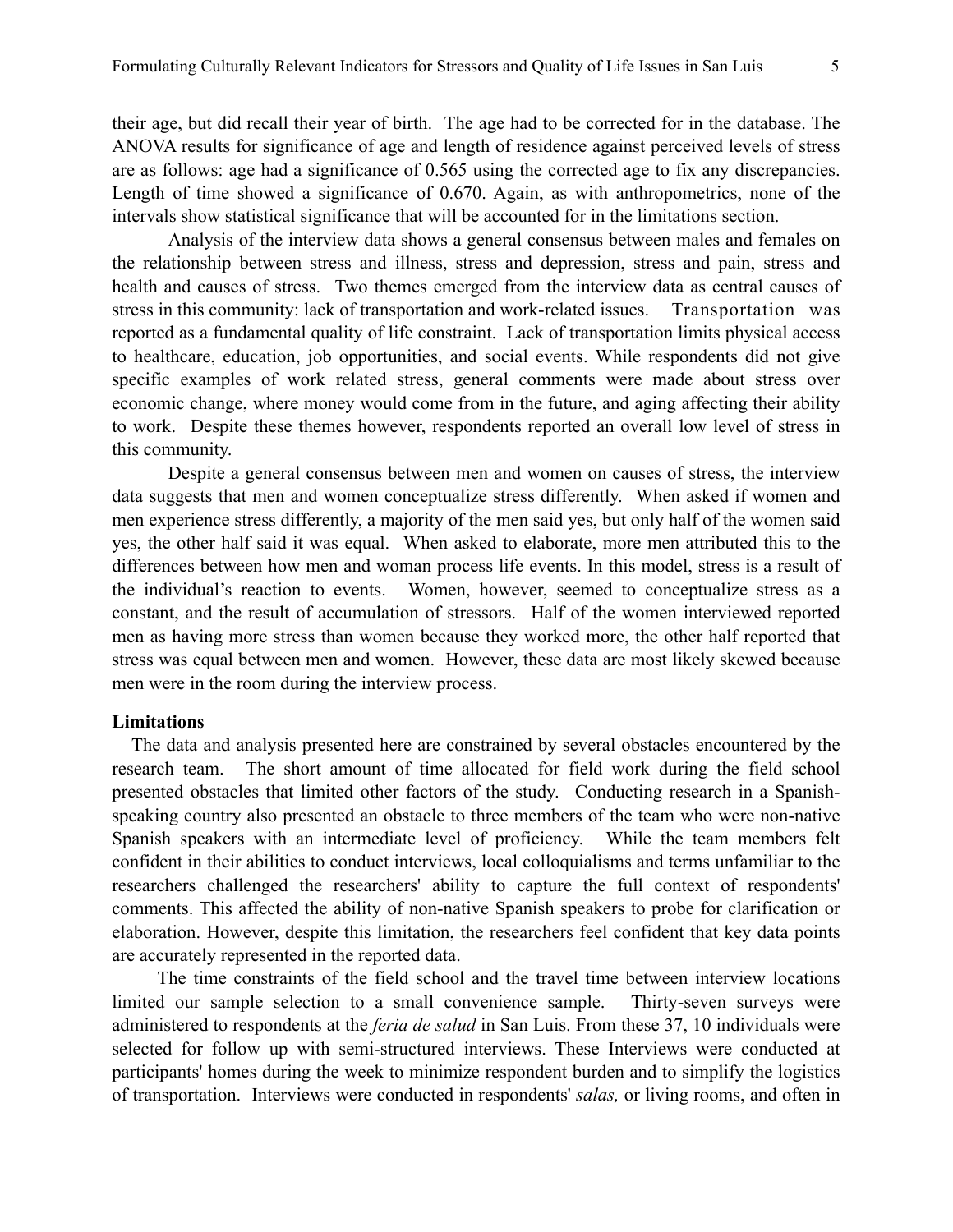the presence of other members of the household. It became clear during a few of the interviews that the presence of spouses and children affected respondents' responses to sensitive questions pertaining to stress and the family, stress and gender, and respondents' personal level of stress.

## **Conclusions**

The residents of San Luis reported an overall low level of stress, however most reported a great deal of *preocupaciones* (worries). Women reported higher levels of stress compared with men, and were the only ones to perceive themselves as being "very stressed." From the stress surveys obtained from *La Feria de Salud*, some of the main descriptors of stress were *dolores*  (pain), *preocupaciones* (worries), *no sé* (do not know), *trabajo* (work) and enfermedad (illness). Also, from the stress survey it was found that some of the main causes of stress are *preocupaciones* (worries), *trabajo* (work), *enfermedad* (illness), *hijos* (children), and *familia*  (family). Overall, individuals perceived their stress as being lower than others in their community. Walking was found to be the most common way to relieve stress, followed by working and dancing. It was interesting that work was both a cause and relief of stress.

During the semi-structured interviews, transportation was a theme that emerged as a main cause of stress, which was not present during the stress surveys. Work, money, and illness were found as common causes of stress. Family was found to be a relief of stress for some, while for others it was one of the main causes of stress. There was no relationship found in the responses as to whether there is a difference between how men and women handle stress.

#### **Recommendations**

As a preliminary study, this research found some culturally relevant indicators for San Luis, and although not statistically significant, the ground work has been laid for future stress research in the area. One of these major stressors and quality of life issues that should be researched is transportation. Transportation was found to be cause of stress for many residents in San Luis; however, more research would need to be performed to determine whether transportation concerns truly affect quality of life in San Luis. For future studies, a larger samples size would help to potentially normalize the data or to reach statistical significance.

Researching further into the differences of perceived stress for males and females, and the differences that may be present in terms of coping mechanisms for stress would benefit future research. An in depth study focusing on the understanding of *preocupaciones* could serve to deconstruct this main theme that was prominent in all aspects of the current research. Some factors of *preocupaciones* were identified such as family and economic situations. However, a recommendation would be for future studies to explore further into what exactly *preocupaciones*  means for a person or family, and how these worries impact quality of life.

The next possible step could be a larger examination of how stressors and other quality of life indices affect physiological health. Since no prior stress studies have been performed in San Luis, the role of stress in quality of life is unknown and needs to be further explored. The relationship between stress and heath indicators, such as anxiety and depression, would need to be researched in San Luis to determine whether stress is negatively impacting quality of life.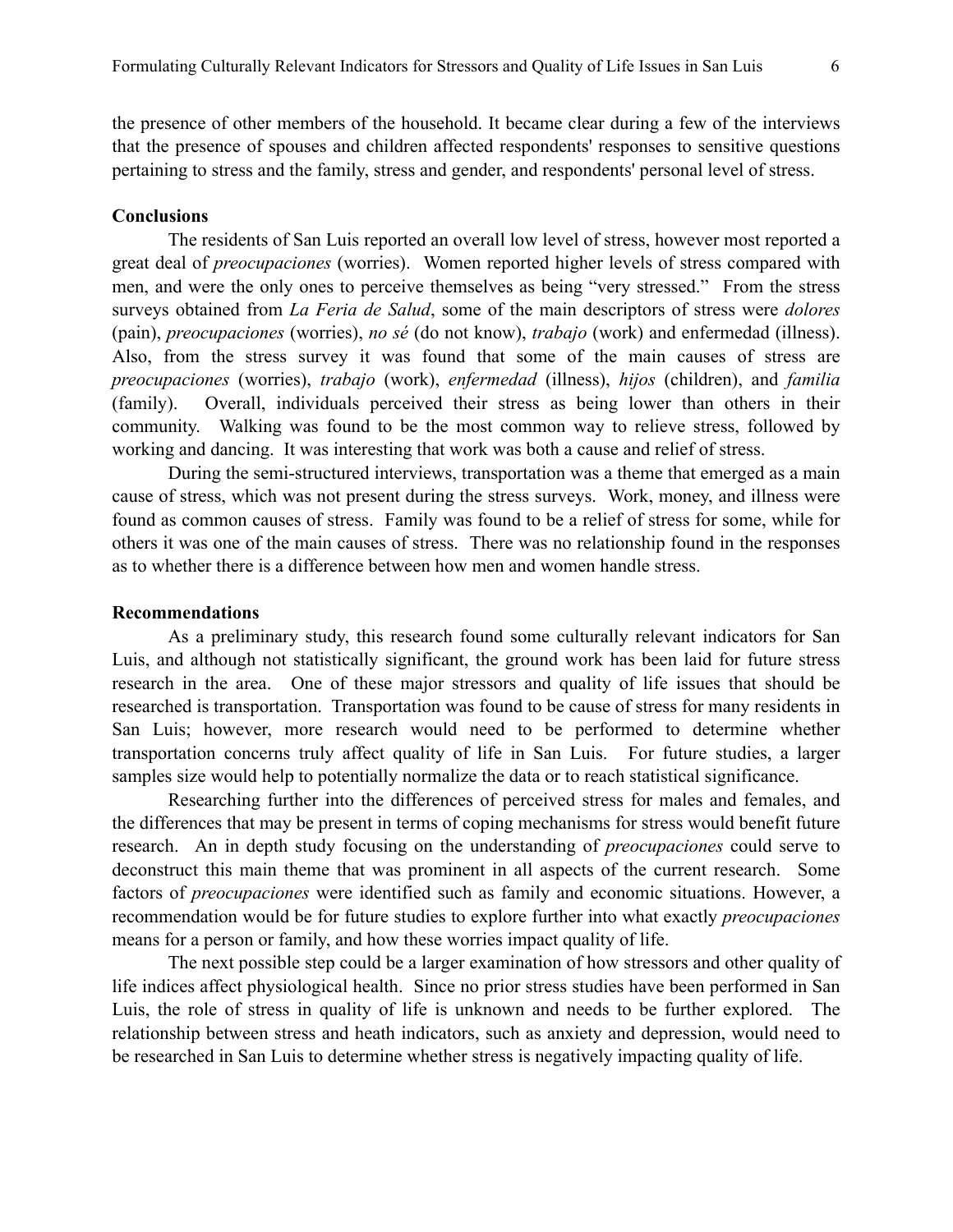#### **References**

- Aznar, A. S. & Castañón, D. G. (2005). Quality of life from the point of view of Latin American families: a participative research study. Journal of Intellectual Disability Research 49(10):784–788.
- Diener, E. and Suh, E. (1997). Measuring Quality of Life: Economic, Social, and Subjective Indicators. Social Indicators Research 40(1/2): 189-216.
- Dressler, W. W. (2007). Cultural dimensions of the stress process: measurement issues in fieldwork *In* Measuring Stress in Humans: A Practical Guide for the Field. Gillian H. Ice, Gary D. James (eds). Cambridge University Press: New York.
- Dressler, W. W. (2004). Culture, stress and cardiovascular disease. *In* The Encyclopedia of Medical Anthropology, pp. 328-334. Carol R. Ember and Melvin Ember (eds) New York: Kluwer Academic/Plenum Publishers.
- Ice, G. H. (2007). Measuring emotional and behavioral response. In G. H. Ice and G. D. James (eds) Measuring Stress in Humans: A Practical Guide for the Field. Pp. 60-93. Cambridge University Press: New York
- Ice, G. H. and James, G. D. (2007). Foreward and Conducting a field study of stress: General principles. In G. H. Ice and G. D. James (eds.) Measuring Stress in Humans: A Practical Guide for the Field. Pp. xi-24. Cambridge University Press: New York
- Weaver, L. & Hadley, C. (2009). Moving Beyond Hunger and Nutrition: A Systematic Review of the Evidence Linking Food Insecurity and Mental Health in Developing Countries. Ecology of Food and Nutrition, 48(4), 263-284.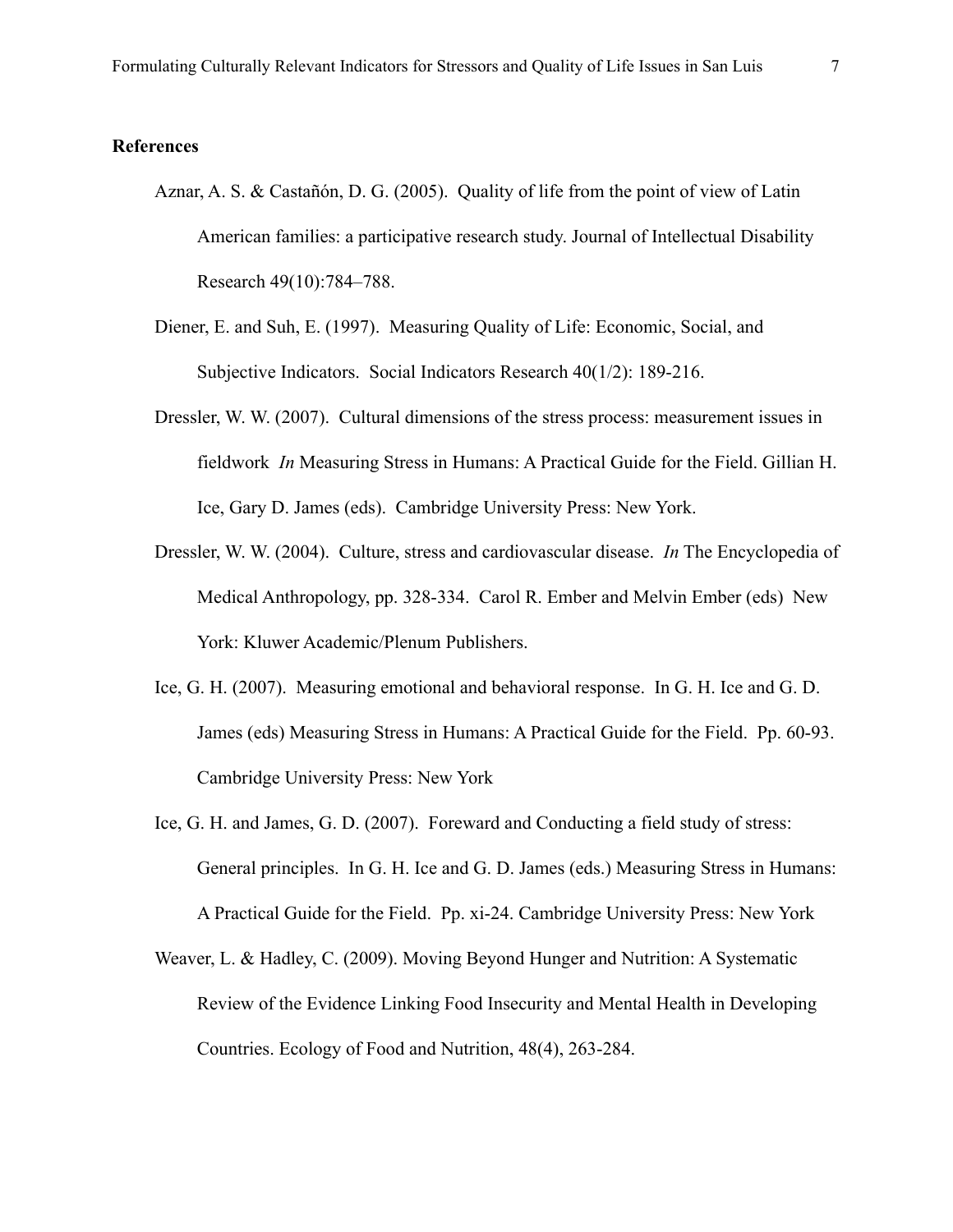## **Appendices**

Appendix A: Health Fair Stress Survey

Cuestionario (Questionnaire)

- 1. ¿Cómo describe usted el estrés? (How would you describe stress?)
- 2. ¿Cómo califica usted su nivel de estrés? (How would you classify your level of stress?)
	- o Muy estresado (Very stressed)
	- o Estresado (Stressed)
	- o Un poco estresado (A little stressed)
	- o No estoy estresado (Not stressed)
- 3. En los últimos 5 años su nivel del estrés ha: (In thepast 5 years, your level of stress has:)
	- o Subido mucho (Risen a lot)
	- o Subido (Risen)
	- o No ha cambiado (Hasn't changed)
	- o Bajado (Lowerd)
	- o Bajado mucho (Lowerd a lot)
- 4. ¿Por qué? (Why?)
- 5. ¿Podría enumerar usted las cosas que le causan estrés? (Can you please describe the things that cause stress)
- 6. Mi nivel del estrés es: (My level of stress is:)
	- o Es más alto que los demás en mi comunidad (Higher than others in my community)
	- o Es igual que los demás en mi comunidad (Is equal to those in my community)
	- o Es más bajo que los demás en mi comunidad (Is lower than others in my community)
- 7. ¿Hace usted algo para aliviar el estrés? (Do you have something to relieve stress?)
	- o Sí o No (Yes or No)
	- o Por ejemplo que hace para aliviar el estrés. (For example, what do you do to relieve stress?)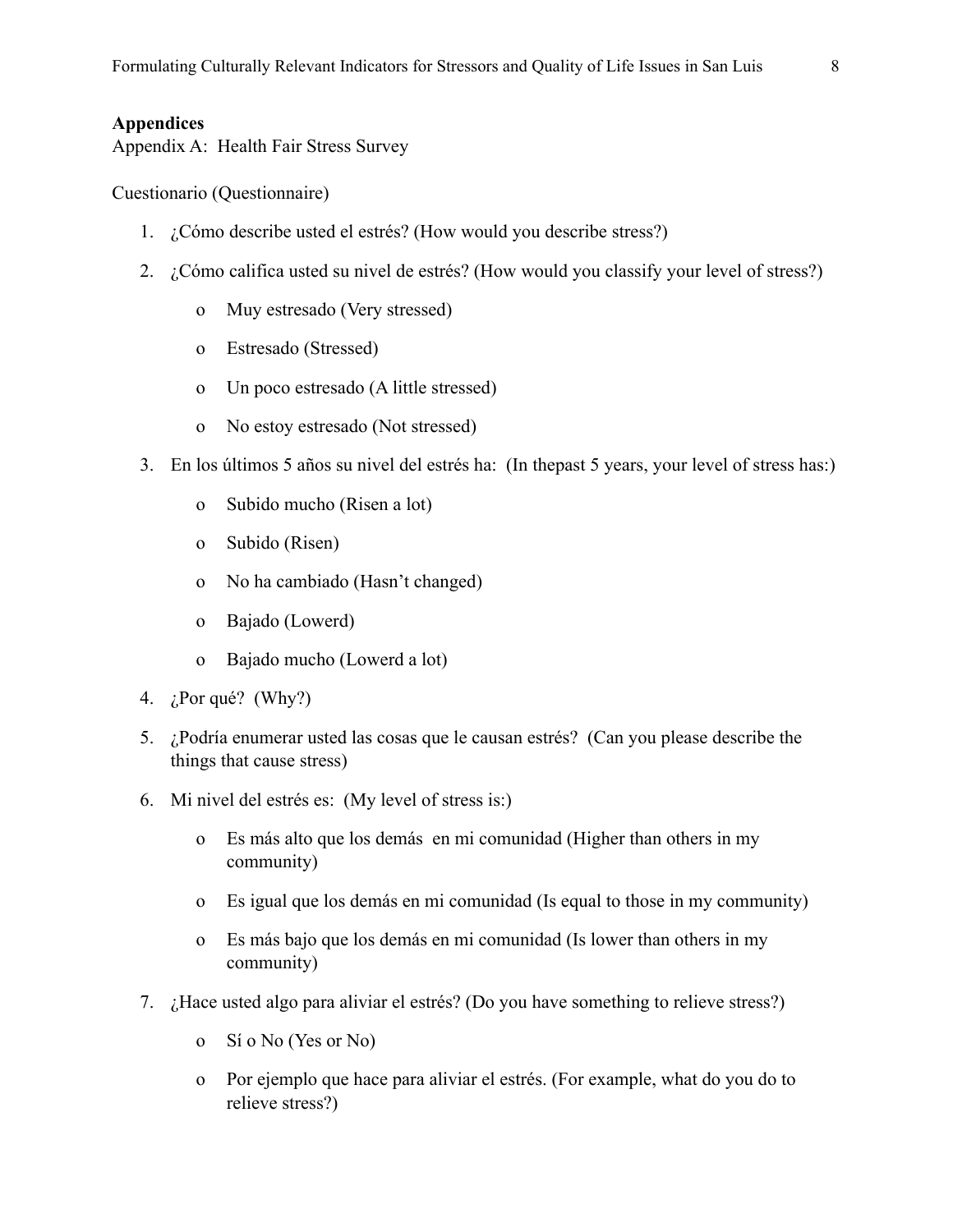## Appendix B: Semi-structure Interview Questions

1. ¿Cómo diría Ud. que está en términos de estrés? (What is your stress level?)

oMuy estresado (Very Stressed)

oEstresado (Stressed)

oUn poco estresado (A little stressed)

oNada estresado (Not stressed)

2. ¿Ud. piensa que el estrés afecta su salud? (Do you think stress affects your health?)

oSi (Yes)

oNo

- Como? (How?)

2. ¿Ud. asocia el estrés con dolores corporales? (Do you associate physical pain with stress?)

 $-Si - i$ que tipos? (Yes - what types?)

- ¿Ud. piensa que el estrés causa dolores corporales, o los dolores corporales causan estrés? (Do you think that stress causes body pain, or body pain causes stress?)

- 2. ¿Ud. piensa que el estrés esta relacionado con la ansiedad [if not: nervios/irritabilidad] y la depresión [if not: tristeza]? (Do you feel that stress is related to anxiety and depression?)
- 3. ¿De que se preocupa la gente en San Luis? (What are some things people worry about here?)
- 4. ¿Hay temporadas durante el año que son mas estresantes que otras? (Are there times of the year that are more or less stressful?)
- 5. En la feria de salud en la escuela de San Luis, encontramos que varias personas no sabían que era el estrés ¿Ud. que opina sobre eso? (A lot of people at the health fair didn't know what stress was, what is your opinion?)
- 6. ¿Ud. piensa que los hombres y mujeres experimentan [if not understood: tienen una distinta experiencia sobre el estrés] el estrés diferentemente? (Do you think there is a difference in the stress levels of men and women?)

 $-i$ Como?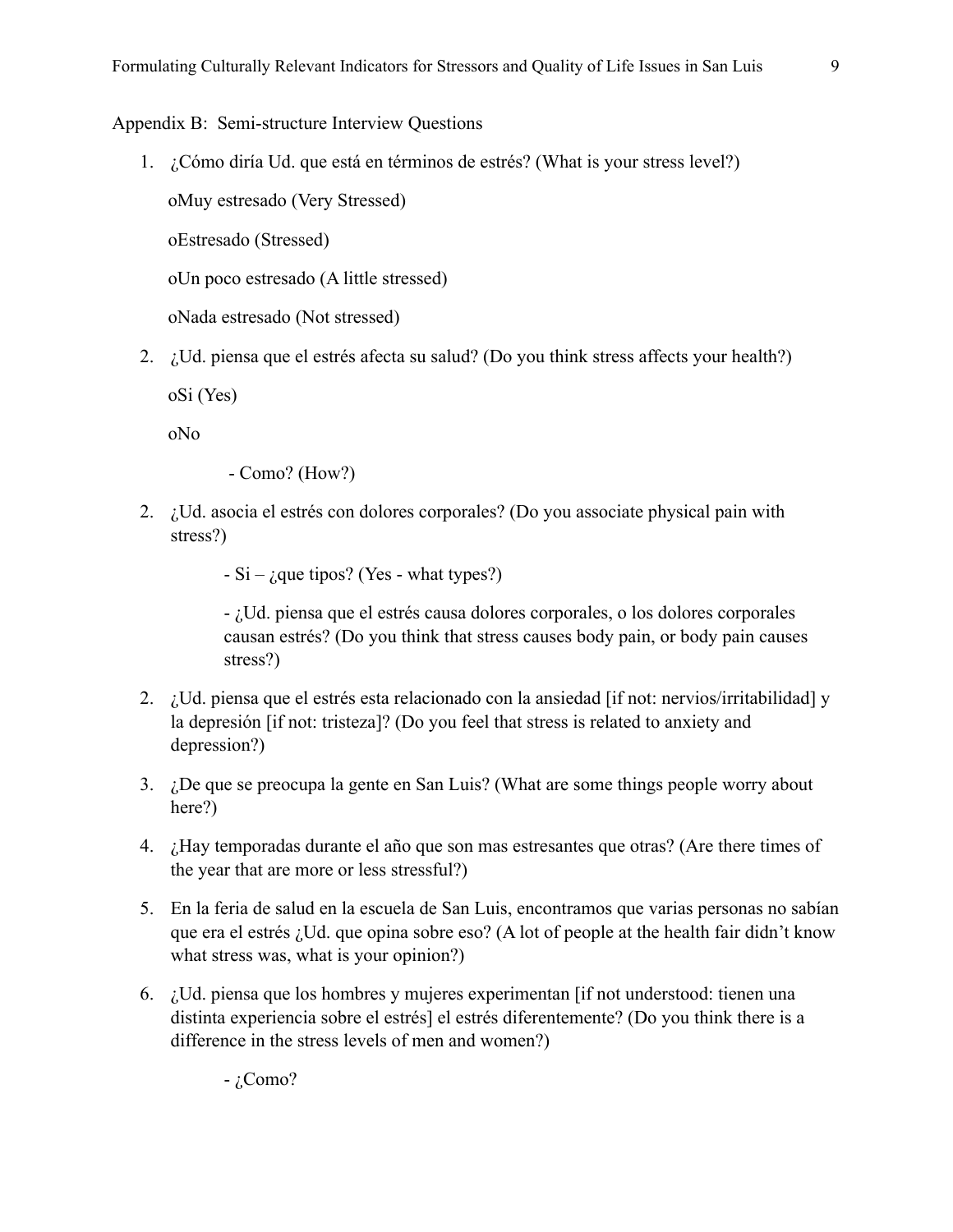$-i$ Por que?

- 2. ¿Que papel juega la familia en el estrés? (What role does family play in stress?)
- 3. ¿Ha sentido mucha preocupación? (Have you felt a great deal of worry?)
	- a. Si ¿Cuando está preocupado(a) que cosas piensa?) (When you are worried what do you think of?)
		- i.  $i$ . Cuales son los motivos que lo(la) mantienen preocupado(a)?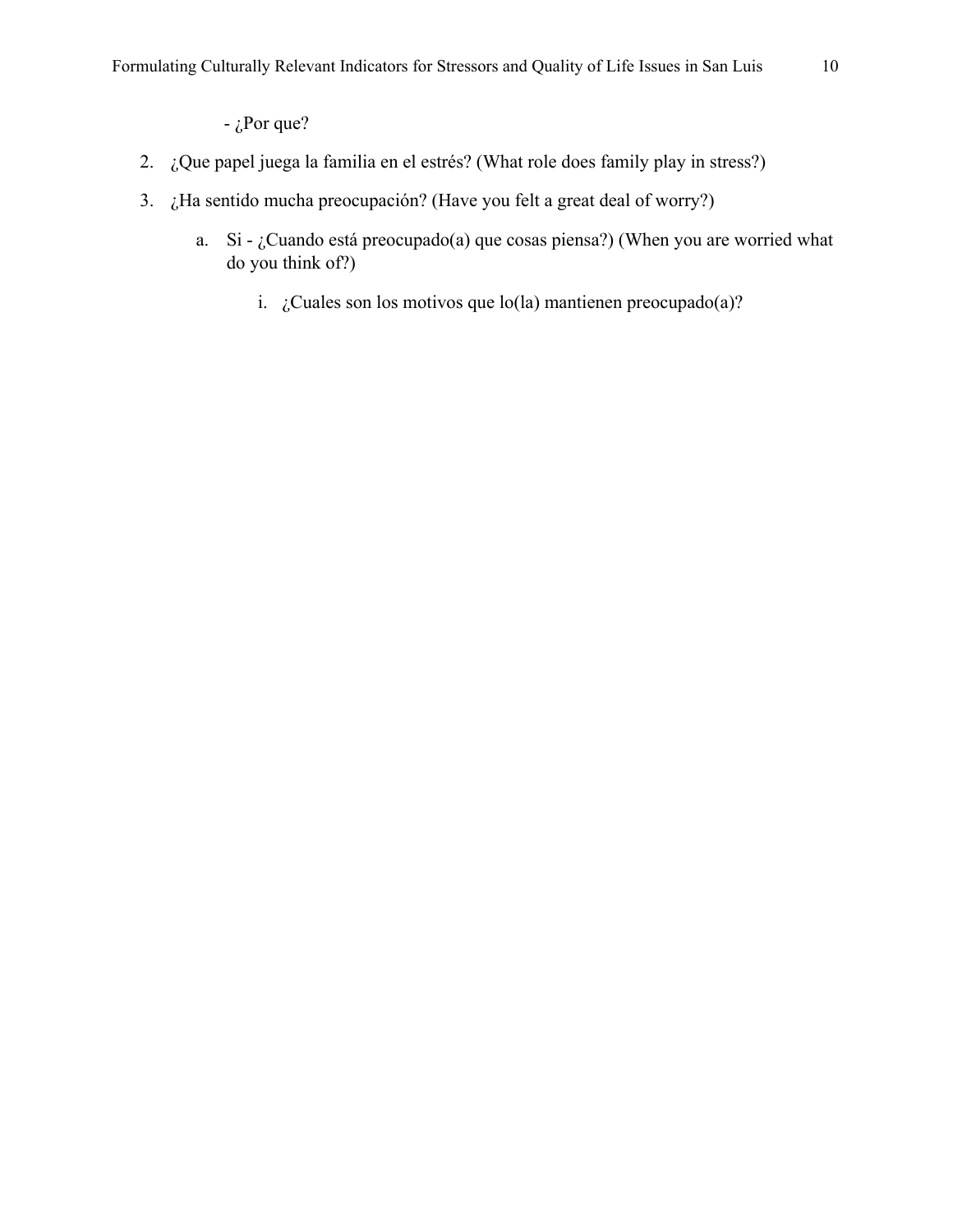Appendix C

Table 1: Free List Frequency for stress survey question, "¿Cómo describiría usted el estrés?" (How would you describe stress?)

| Word                                   | Frequency      |
|----------------------------------------|----------------|
| dolores                                | 10             |
| preocupacion(es)/preocupado            | 19             |
| no se                                  | 9              |
| trabajar/o/a                           | 5              |
| hacer                                  | 4              |
| mal carácter/mal humor/irritable/bravo | 4              |
| enfermedad                             | 4              |
| ansiedad                               | 4              |
| cansancio/cansado                      | 3              |
| tranquilidad/calma                     | 3              |
| aburrido/a                             | 3              |
| tensa cuerpo                           | $\overline{2}$ |
| tristeza/Triste                        | $\overline{2}$ |
| dormir                                 | $\overline{2}$ |
| nervios                                |                |
| temblorina                             |                |
| agitado                                |                |
| afecta/molesta la persona              |                |
| inestabilidad                          |                |
| sueno                                  |                |
| presion                                |                |
| salir                                  |                |
| comunicación                           |                |
| motivacion                             |                |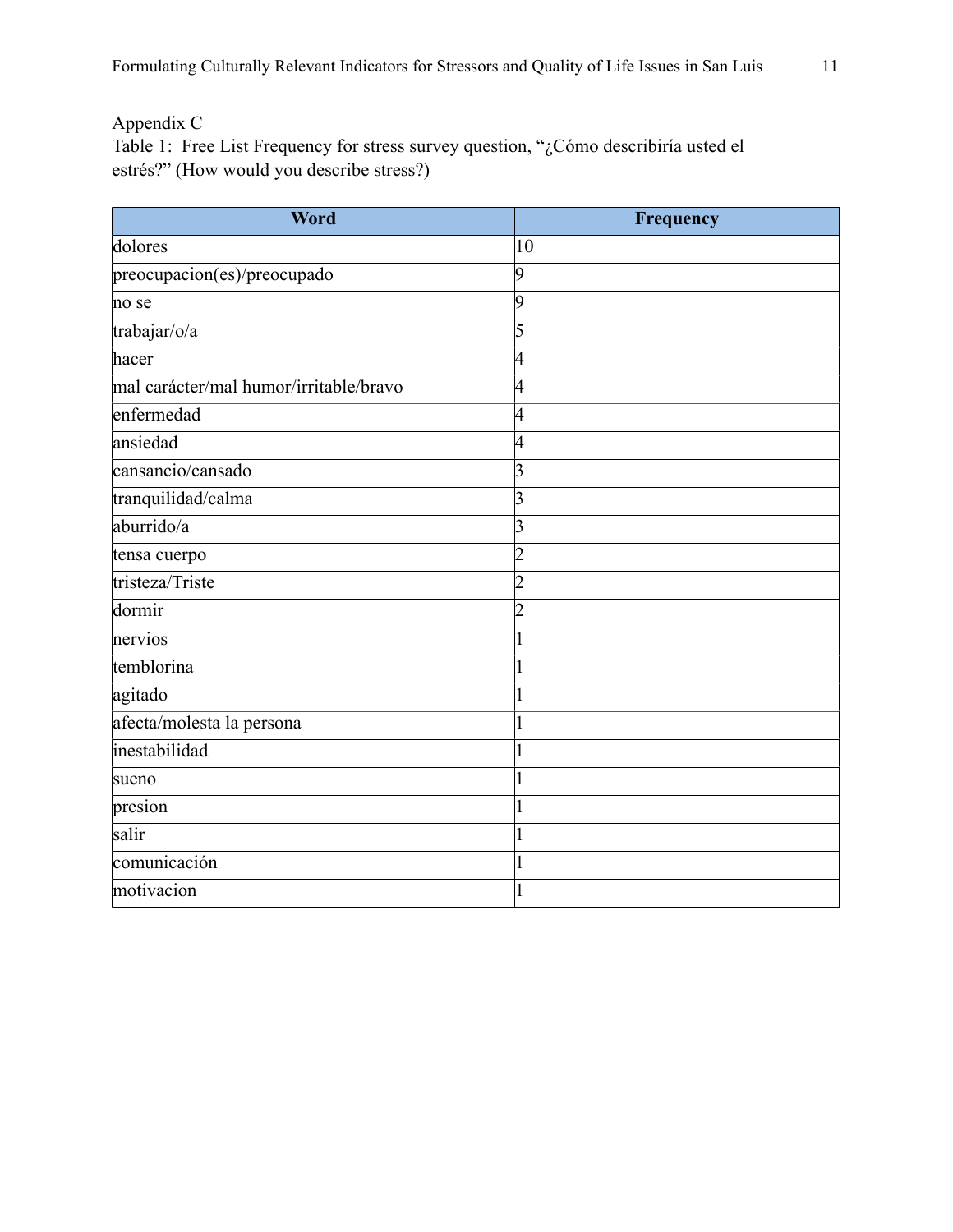Figure 1: Word Cloud for stress survey question, "¿Cómo describiría usted el estrés?" (How would you describe stress?)



Table 2: Free List Frequency for stress survey question, "¿Por qué?" {follow-up question for, "En los últimos 5 anos su nivel del estrés a:" (In the last 5 years, your level of stress has:)}

| <b>Word</b>  | Frequency |
|--------------|-----------|
| trabajo      | 10        |
| no estrés    | q         |
| hijos        | 5         |
| preocupación |           |
| edad         | 3         |
| problemas    | 3         |
| ejercicio    | 3         |
| no sé        | ŋ         |
| masajes      | 2         |
| económico    | າ         |
| comida       | ŋ         |
| seguridad    |           |
| Dios         |           |
| muerte       |           |
| dolor        |           |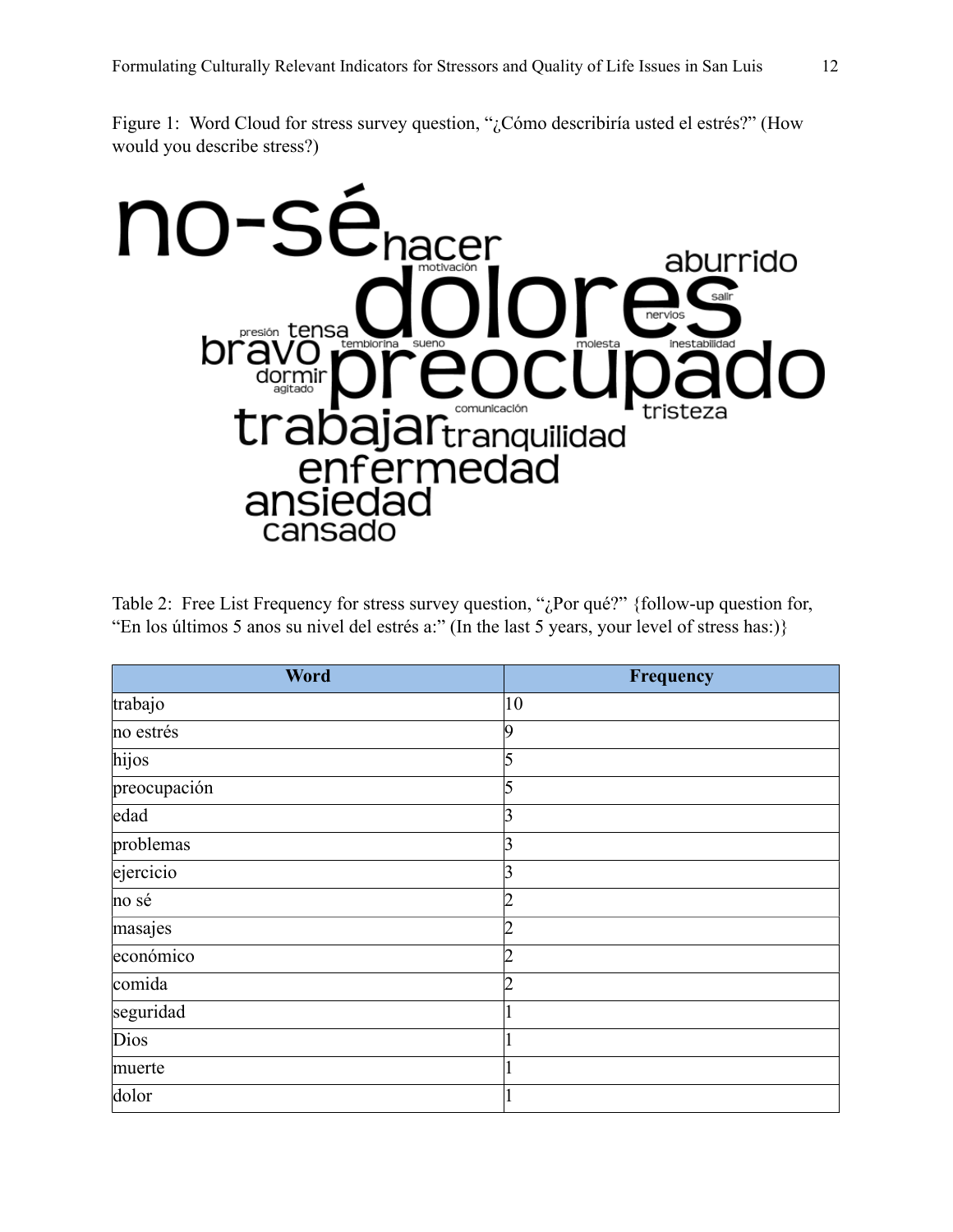| enfermedades           |  |
|------------------------|--|
| comunicación           |  |
| familia                |  |
| ocupado                |  |
| falta de sueño         |  |
| cambiarse              |  |
| más tiempo libre       |  |
| vivir sola             |  |
| manera de alimentación |  |

Figure 2: Word Cloud for stress survey question, "¿Por qué?" {Follow-up question for, "En los últimos 5 anos su nivel del estrés a:" (In the last 5 years, your level of stress has:)}



Table 3: Free List Frequency for stress survey question, "Por favor enumera las causes que le causan estrés," (Please explain what causes stress)

| Word             | <b>Frequency</b> |
|------------------|------------------|
| preocupaciones   | 21               |
| trabajo          | 14               |
| enfermedad       | 10               |
| hijos            |                  |
| familia          |                  |
| no hacer nada    |                  |
| estado económico |                  |
| no tengo         |                  |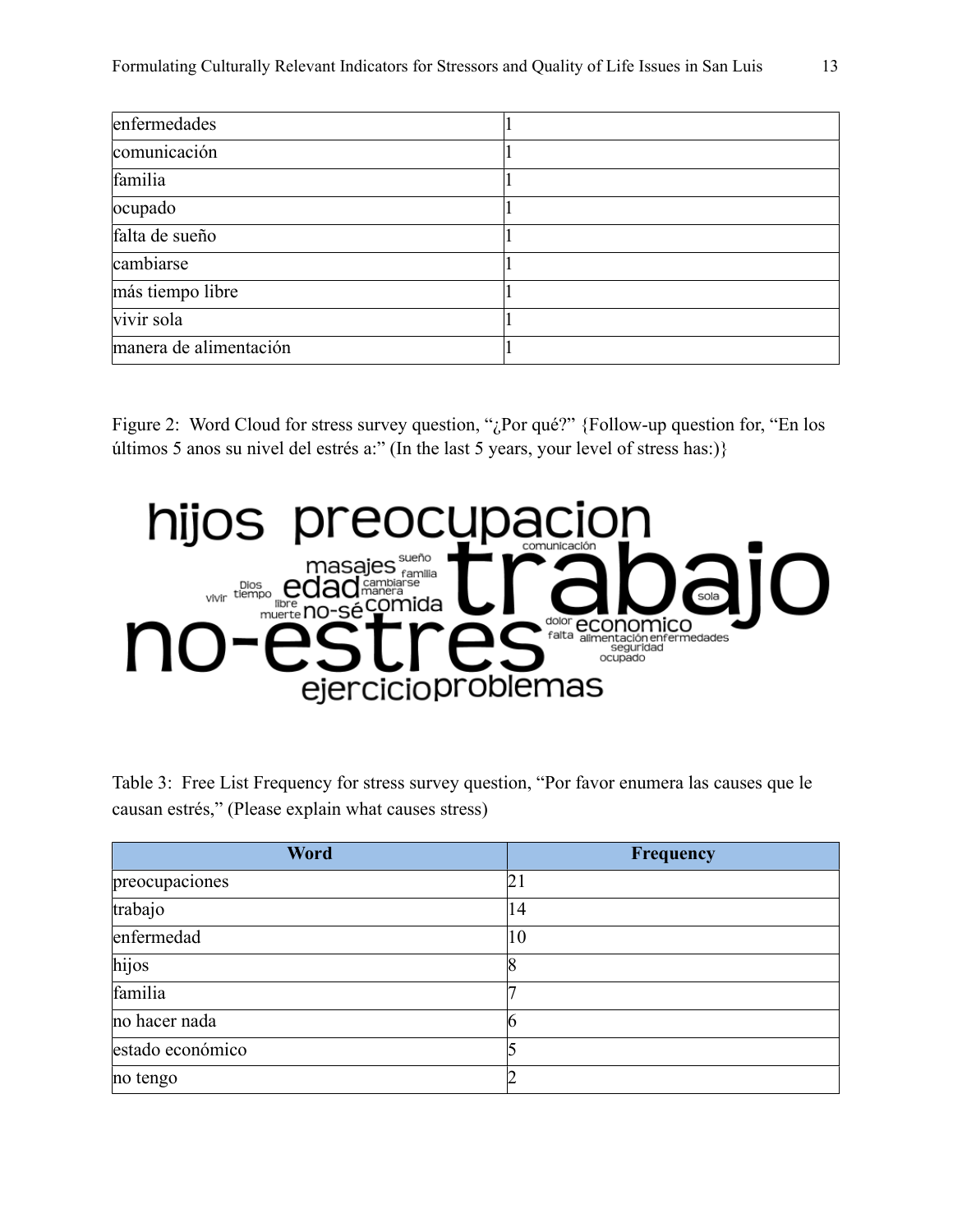| pareja                       | າ |
|------------------------------|---|
| dolor                        |   |
| no tener comunicación        |   |
| <b>NA</b>                    |   |
| no dormir                    |   |
| menopausia                   |   |
| <b>Iluvia</b>                |   |
| Soledad                      |   |
| estudiar mucho               |   |
| mucho pensar                 |   |
| malas noticias               |   |
| no poder trabajar como antes |   |
| no poder caminar             |   |
| no la a padecido             |   |
| ir a las clínicas            |   |
| otras personas               |   |
| tiempo                       |   |
| cansancio                    |   |
| no sabe                      |   |

Figure 3: Word Cloud for stress survey question, "Por favor enumera las causes que le causan estrés," (Please explain what causes stress)



Table 4: Free List Frequency for "No" responses to the stress survey question, "Ud. hace algo para aliviarse el estrés," (Do you have something to alleviate stress?)

| _ |
|---|
|---|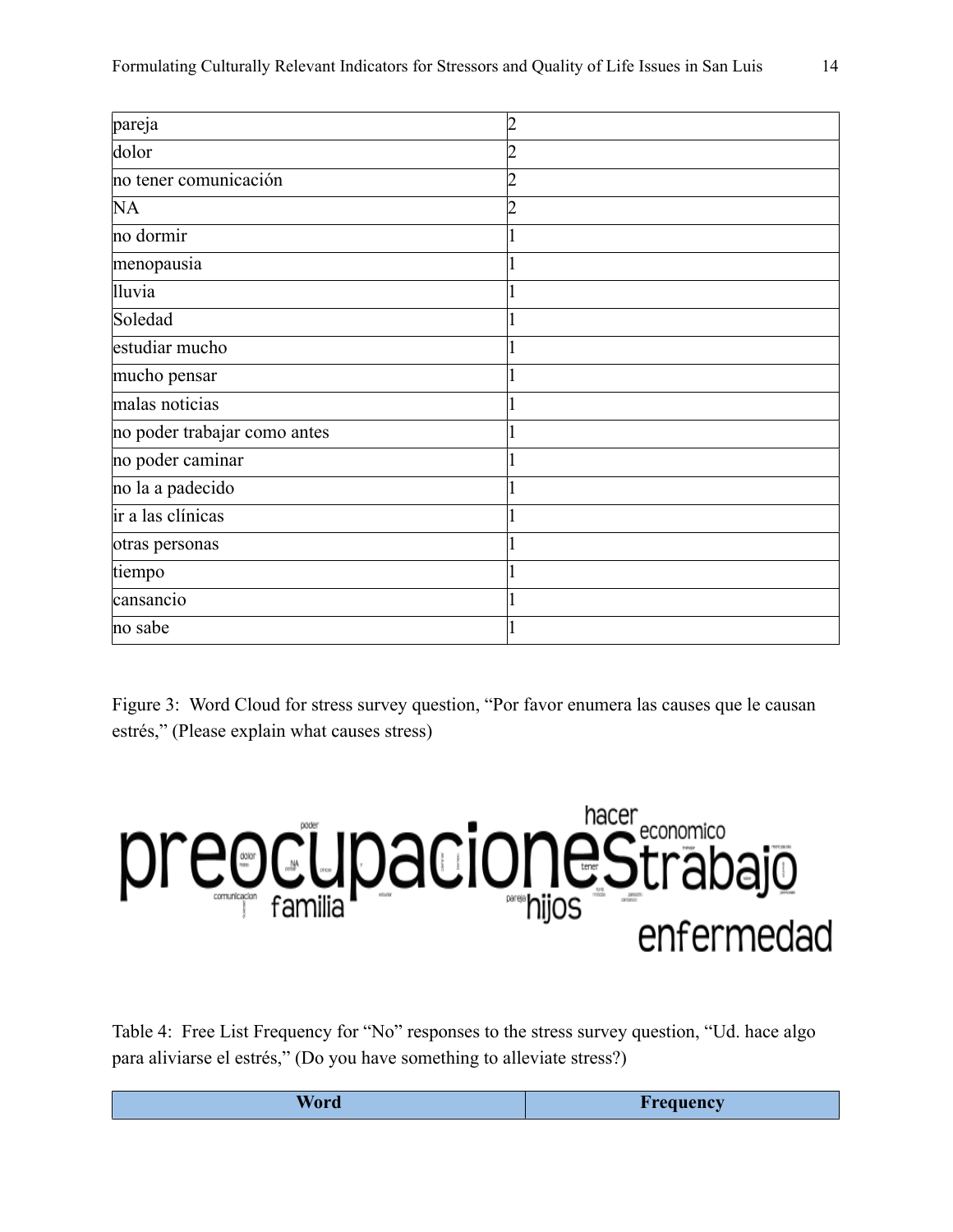| puede                    |  |
|--------------------------|--|
| trabajar                 |  |
| preocupacion/preocuparse |  |
| ejercicio/caminar        |  |
| quisiera                 |  |
| NA                       |  |
| Dios                     |  |
| tranquila                |  |
| estrés                   |  |
| no Se                    |  |

Figure 4: Word Cloud for "No" responses to the stress survey question, "Ud. hace algo para aliviarse el estrés," (Do you have something to alleviate stress?)



Table 5: Free List Frequency for "Yes" responses to the stress survey question, "Ud. hace algo para aliviarse el estrés," (Do you have something to alleviate stress?)

| <b>Word</b>     | <b>Frequency</b> |
|-----------------|------------------|
| caminar         | 10               |
| Trabajando      |                  |
| Bailar          |                  |
| ejercicio       |                  |
| escuchar música |                  |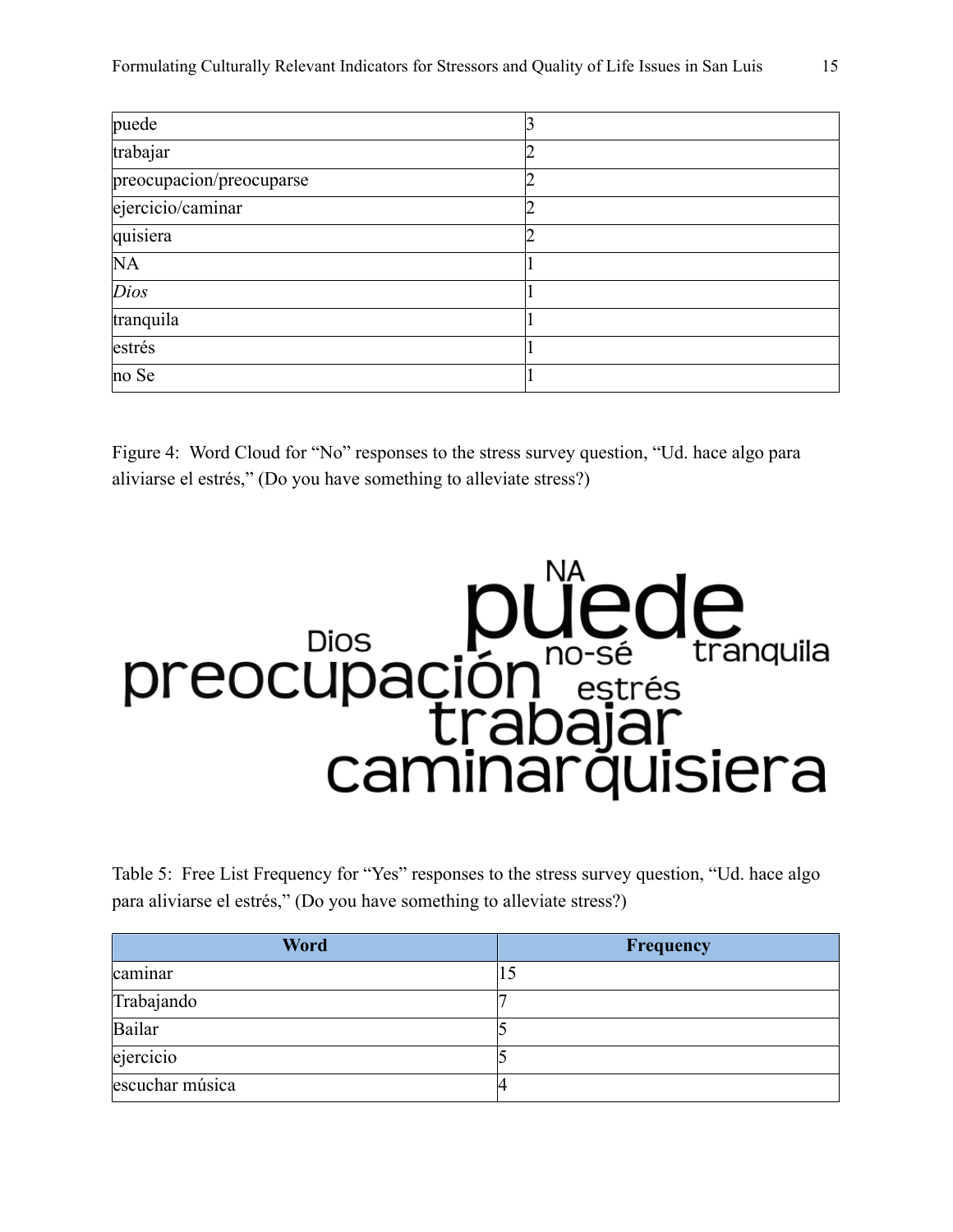| Familia                   | 4 |
|---------------------------|---|
| Pasear                    | 4 |
| platicar                  | 3 |
| oraciones                 | 3 |
| Distracciones             | 3 |
| amigos                    | 3 |
| Actividades               | 3 |
| masajes                   |   |
| correr                    |   |
| cuidando animales         |   |
| ver animales              | າ |
| soledad                   |   |
| Meditando                 | ว |
| siendo saludable          | າ |
| ayudarlos en los estudios |   |
| una pomada para relajar   |   |
| dormir                    |   |
| tomar suero de vaca       |   |

Figure 5: Word Cloud for "Yes" responses to the stress survey question, "Ud. hace algo para aliviarse el estrés," (Do you have something to alleviate stress?)

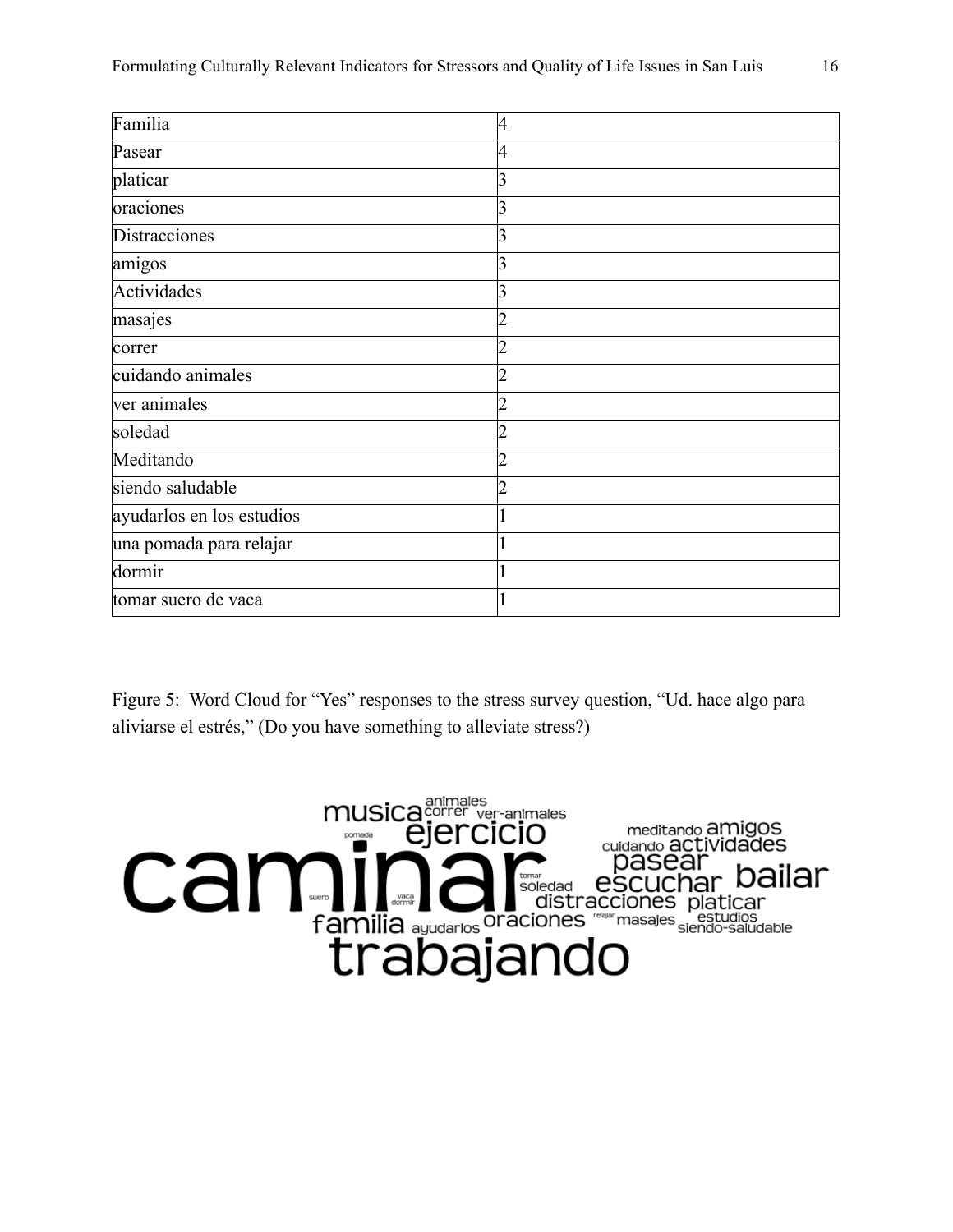|        |           |         | Valid   | Cumulative |
|--------|-----------|---------|---------|------------|
|        | Frequency | Percent | Percent | Percent    |
| Male   |           | 18.9    | 18.9    | 18.9       |
| Female | 30        | 81.1    | 81.     |            |
| Total  |           | 0.00    | 100.0   |            |

Table 6: Frequency of Participant Genders at Health Fair

Table 7: Frequency of Responses for Stress Survey Question, "How would you describe your level of stress?"

|                                    | Frequenc       |         | Valid   | Cumulative |
|------------------------------------|----------------|---------|---------|------------|
|                                    |                | Percent | Percent | Percent    |
| Not stressed                       | 13             | 35.1    | 35.1    | 35.1       |
| A little                           | 15             | 40.5    | 40.5    | 75.7       |
| <b>Stressed</b><br><b>Stressed</b> | $\overline{2}$ | 5.4     | 5.4     | 81.1       |
| Very stressed                      | 7              | 18.9    | 18.9    | 100.0      |
| Total                              | 37             | 100.0   | 100.0   |            |

Table 8: Gender Frequency Percentages of Responses for Stress Survey Question, "How would you describe your level of stress?"

|                        |                   | Participant |         |         |
|------------------------|-------------------|-------------|---------|---------|
|                        |                   | Gender      |         |         |
|                        |                   | Male        | Female  | Total   |
| How would you          | Not stressed      | 33.3%       | 31.0%   | 31.4%   |
| describe your level of | A little Stressed | 50.0%       | 41.4%   | 42.9%   |
| stress?                | Stressed          | 16.7%       | $3.4\%$ | $5.7\%$ |
|                        | Very stressed     | $0.0\%$     | 24.1%   | 20.0%   |
| Total                  |                   | 100.0%      | 100.0%  | 100.0%  |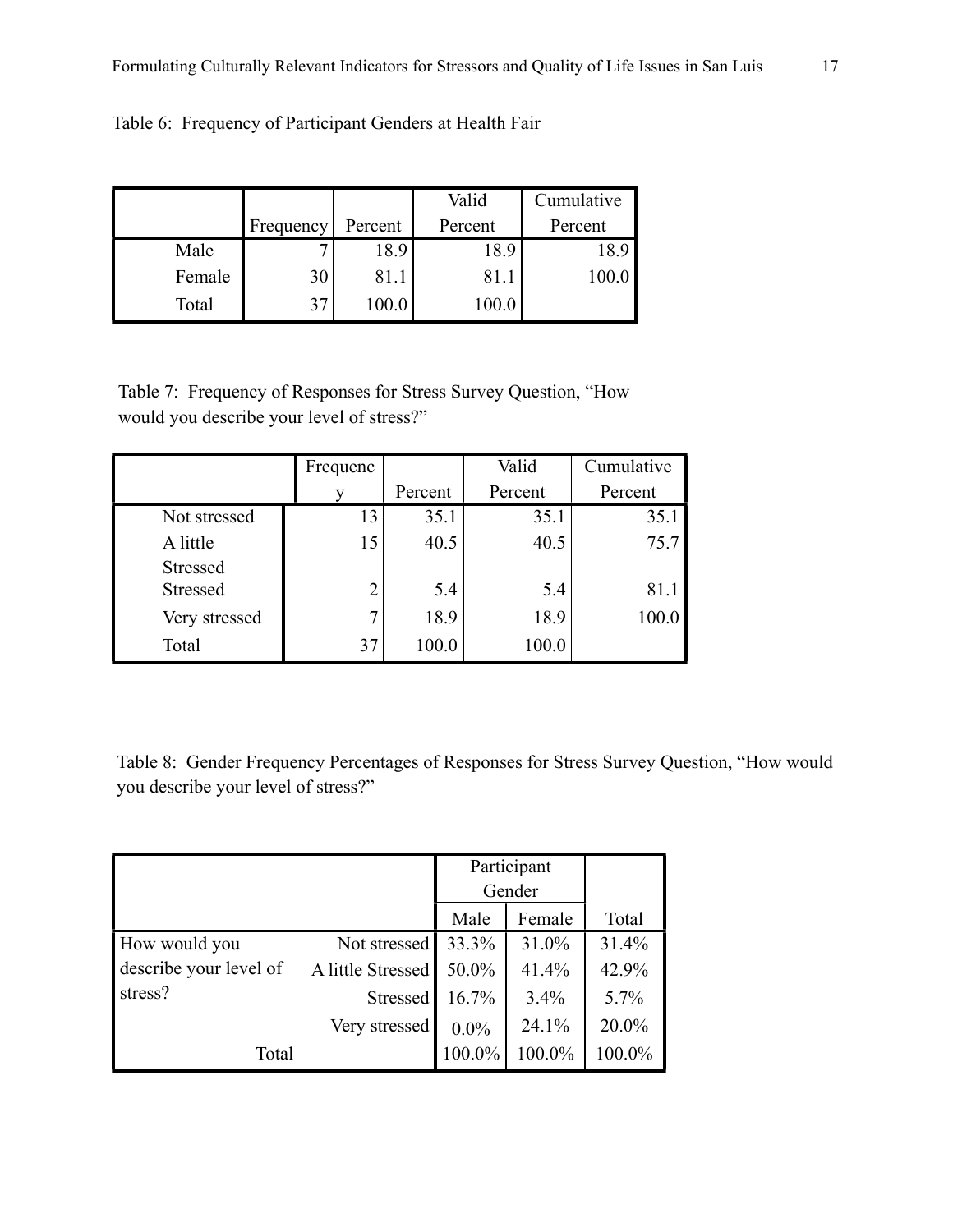Figure 6: Pie Chart for Stress Level Responses



Como diria Ud. que esta en terminos de estres (how would you say you are in<br>terms of stress?

Table 9: Frequency Percentages for the stress survey question, "En los últimos 5 anos su nivel del estrés a:" (In the last 5 years, your level of stress has:)

|                  |              |         | Valid   | Cumulative |  |
|------------------|--------------|---------|---------|------------|--|
|                  | Frequency    | Percent | Percent | Percent    |  |
| Lowered a lot    |              | 11.4    | 11.4    | 11.4       |  |
| Lowered          | $\mathbf{r}$ | 20.0    | 20.0    | 31.4       |  |
| Has not          | 10           | 28.6    | 28.6    | 60.0       |  |
| changed<br>Risen | 9            | 25.7    | 25.7    | 85.7       |  |
| Risen a lot      | 5            | 14.3    | 14.3    | 100.0      |  |
| Total            | 35           | 100.0   | 100.0   |            |  |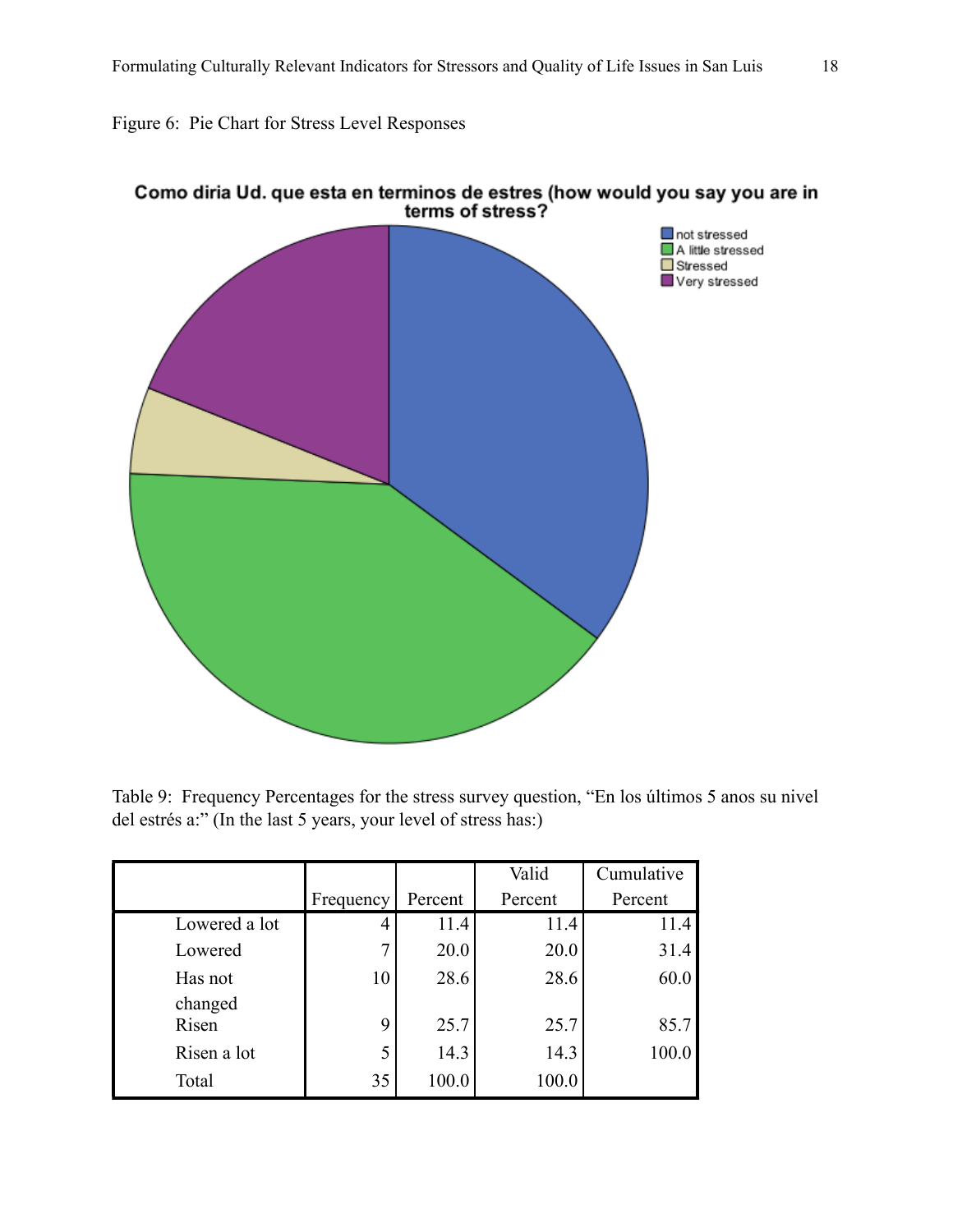Figure 7: Bar Graph of Responses for the stress survey question, "En los últimos 5 anos su nivel del estrés a:" (In the last 5 years, your level of stress has:)





en los ultimos cinco anos su nivel del estres ha (In the last five years your<br>level of stress has:)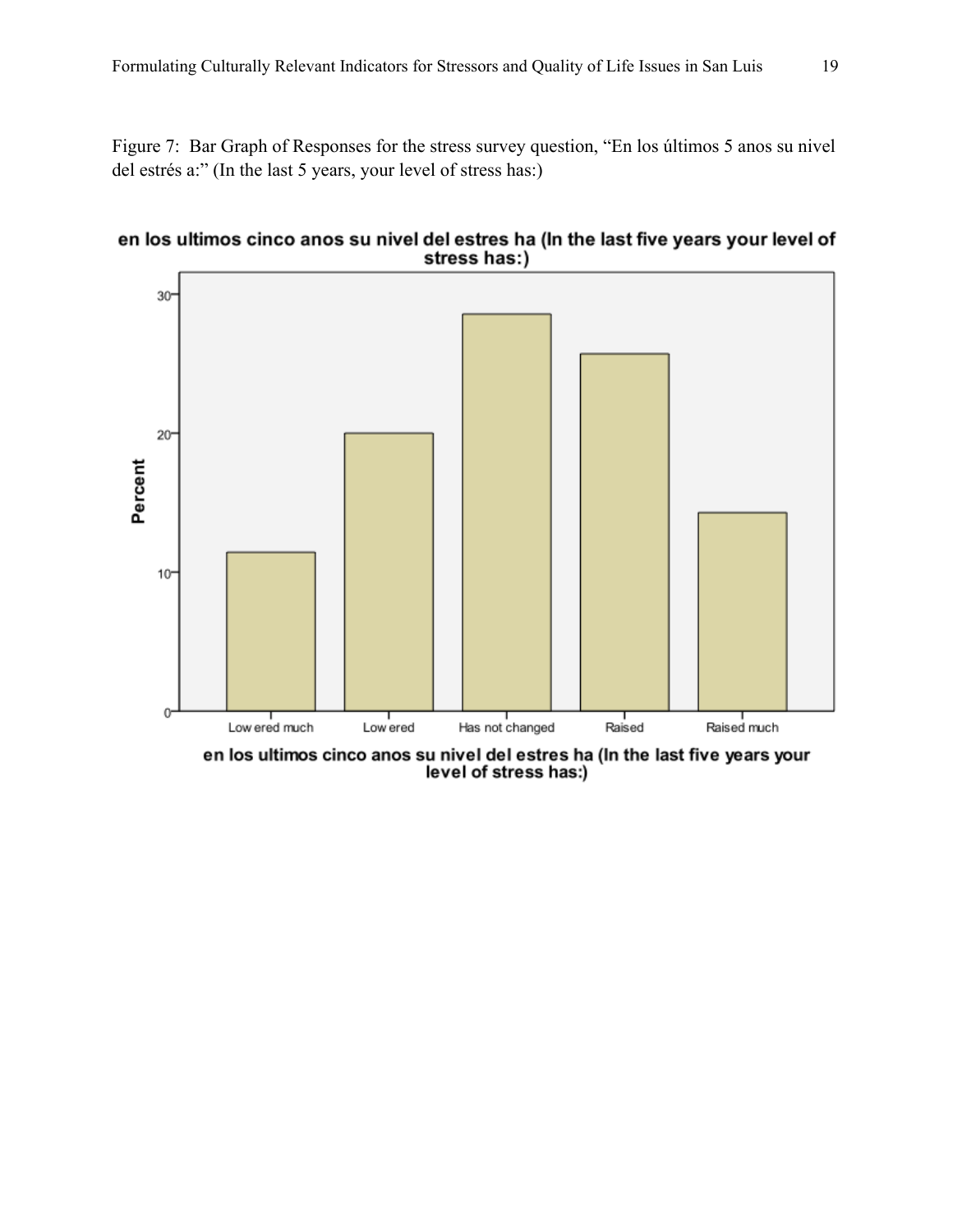|                                                     |           |         | Valid   | Cumulative |
|-----------------------------------------------------|-----------|---------|---------|------------|
|                                                     | Frequency | Percent | Percent | Percent    |
| Valid Lower than those in                           | 20        | 57.1    | 57.1    | 57.1       |
| your community<br>Same as those in your             | 10        | 28.6    | 28.6    | 85.7       |
| community<br>Higher than those in<br>your community | 5         | 14.3    | 14.3    | 100.0      |
| Total                                               | 35        | 100.0   | 100.0   |            |

Table 10: Frequency Percentages for the Stress Survey Question, "Compared with your community, would you say your level of stress is:"

Figure 10: Bar Graph for Responses to stress survey question, "Compared with your community, would you say your level of stress is:"





Comparando con du comunidad, Ud diria que su nivel del estres es (comparing with your community, would you say your level of stress is:)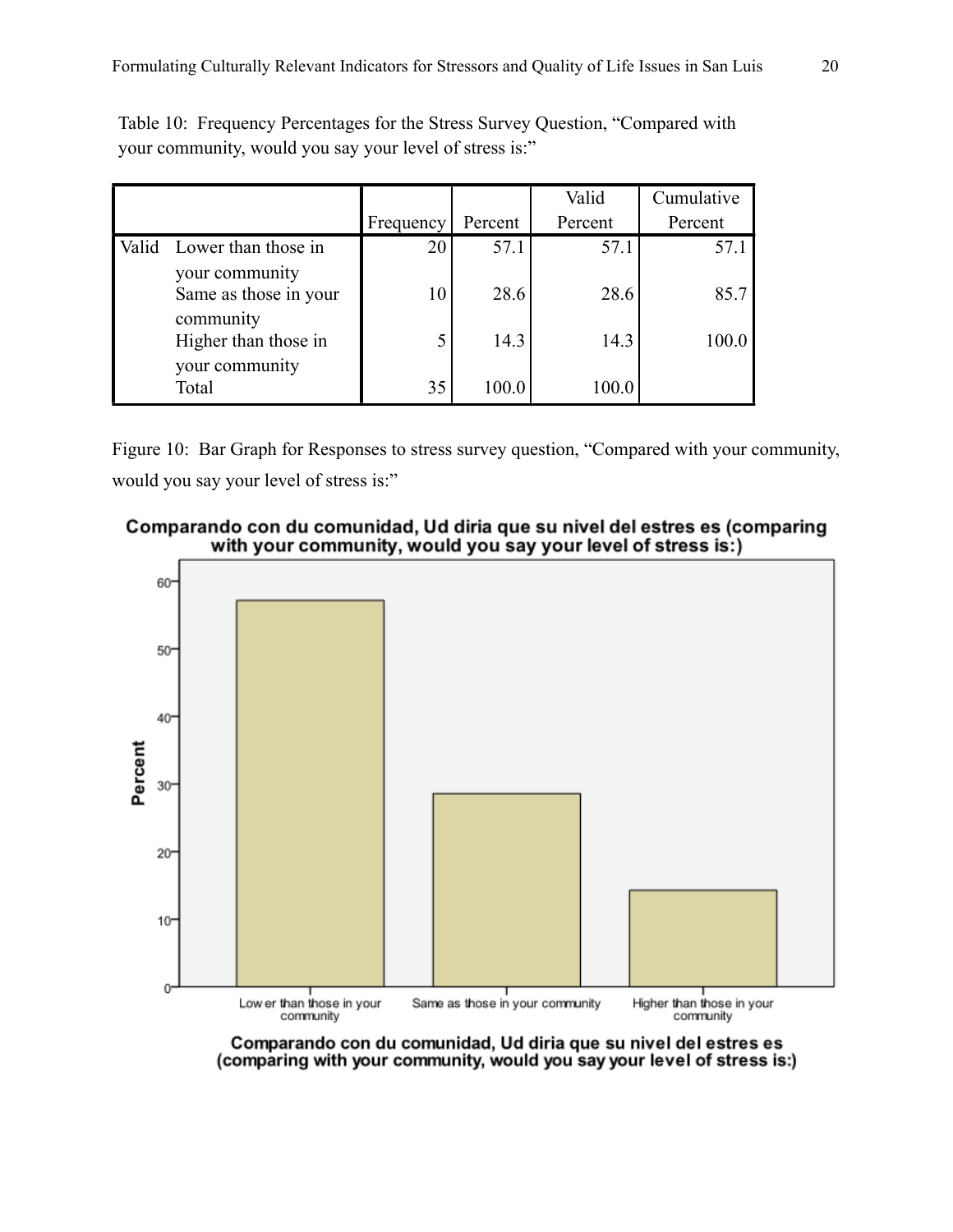|                        |                      | Sum of    |                | Mean    |      |      |
|------------------------|----------------------|-----------|----------------|---------|------|------|
|                        |                      | Squares   | df             | Square  | F    | Sig. |
| Glucose                | <b>Between</b>       | 400.188   | 3              | 133.396 | .403 | .752 |
|                        | Groups               |           |                |         |      |      |
|                        | <b>Within Groups</b> | 8933.490  | 27             | 330.870 |      |      |
|                        | Total                | 9333.677  | 30             |         |      |      |
| <b>BP-Systolic</b>     | <b>Between</b>       | 612.736   | 3              | 204.245 | .643 | .593 |
|                        | Groups               |           |                |         |      |      |
|                        | Within Groups        | 9523.529  | 30             | 317.451 |      |      |
|                        | Total                | 10136.265 | 33             |         |      |      |
| <b>BP-Diastolic</b>    | <b>Between</b>       | 317.903   | $\overline{3}$ | 105.968 | .881 | .462 |
|                        | Groups               |           |                |         |      |      |
|                        | Within Groups        | 3610.362  | 30             | 120.345 |      |      |
|                        | Total                | 3928.265  | 33             |         |      |      |
| <b>Body Mass Index</b> | <b>Between</b>       | 84.683    | 3              | 28.228  | .934 | .437 |
| $(kg/m^2)$             | Groups               |           |                |         |      |      |
|                        | <b>Within Groups</b> | 906.841   | 30             | 30.228  |      |      |
|                        | Total                | 991.525   | 33             |         |      |      |
| <b>Sex</b>             | <b>Between</b>       | .435      | 3              | .145    | .991 | .410 |
|                        | Groups               |           |                |         |      |      |
|                        | <b>Within Groups</b> | 4.536     | 31             | .146    |      |      |
|                        | Total                | 4.971     | 34             |         |      |      |

Table 11: ANOVA of Glucose, Systolic, Diastolic, and Body Mass Index versus Stress Level Groups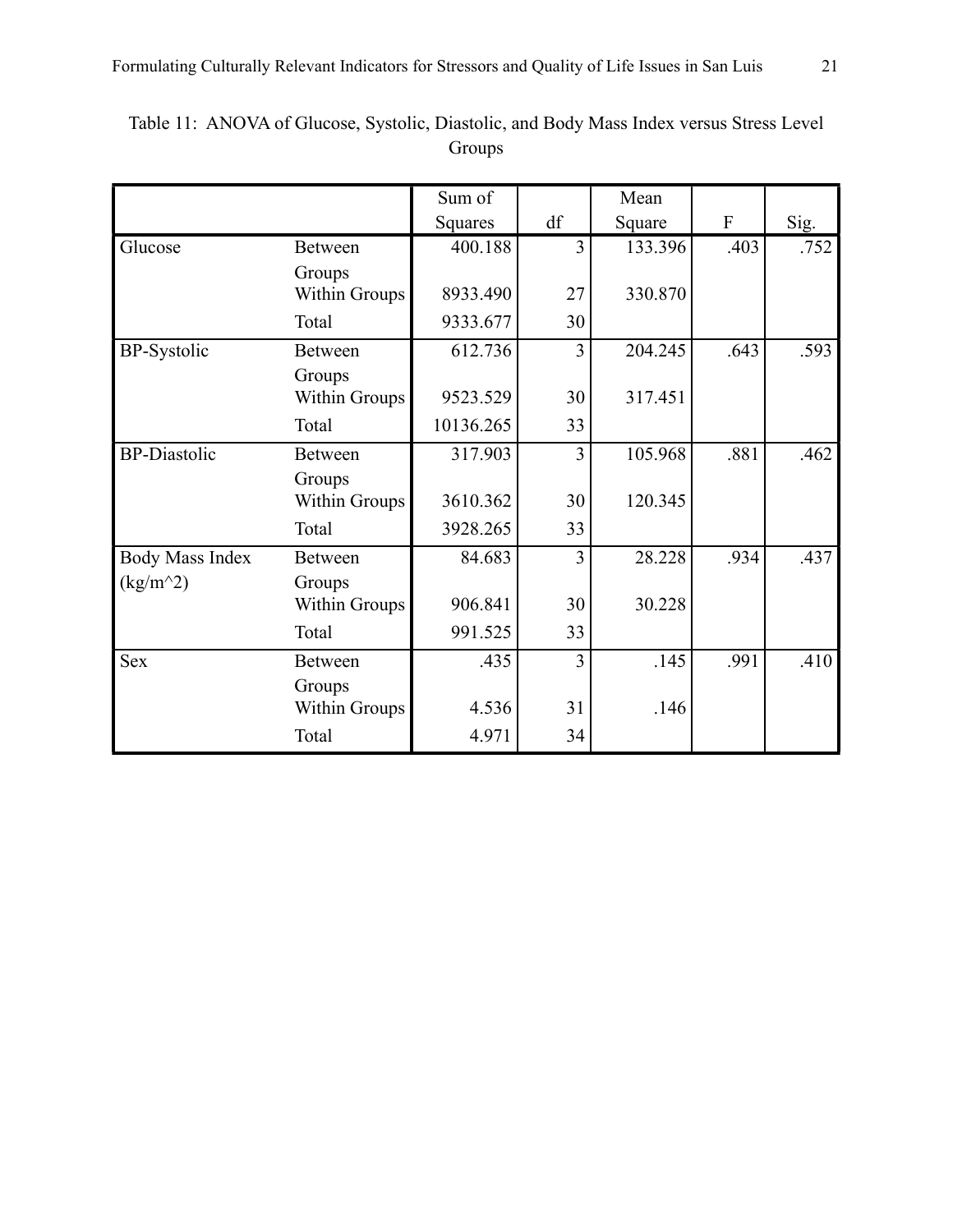

Figure 11: Bar Graph of the Association between Stress Level and Sex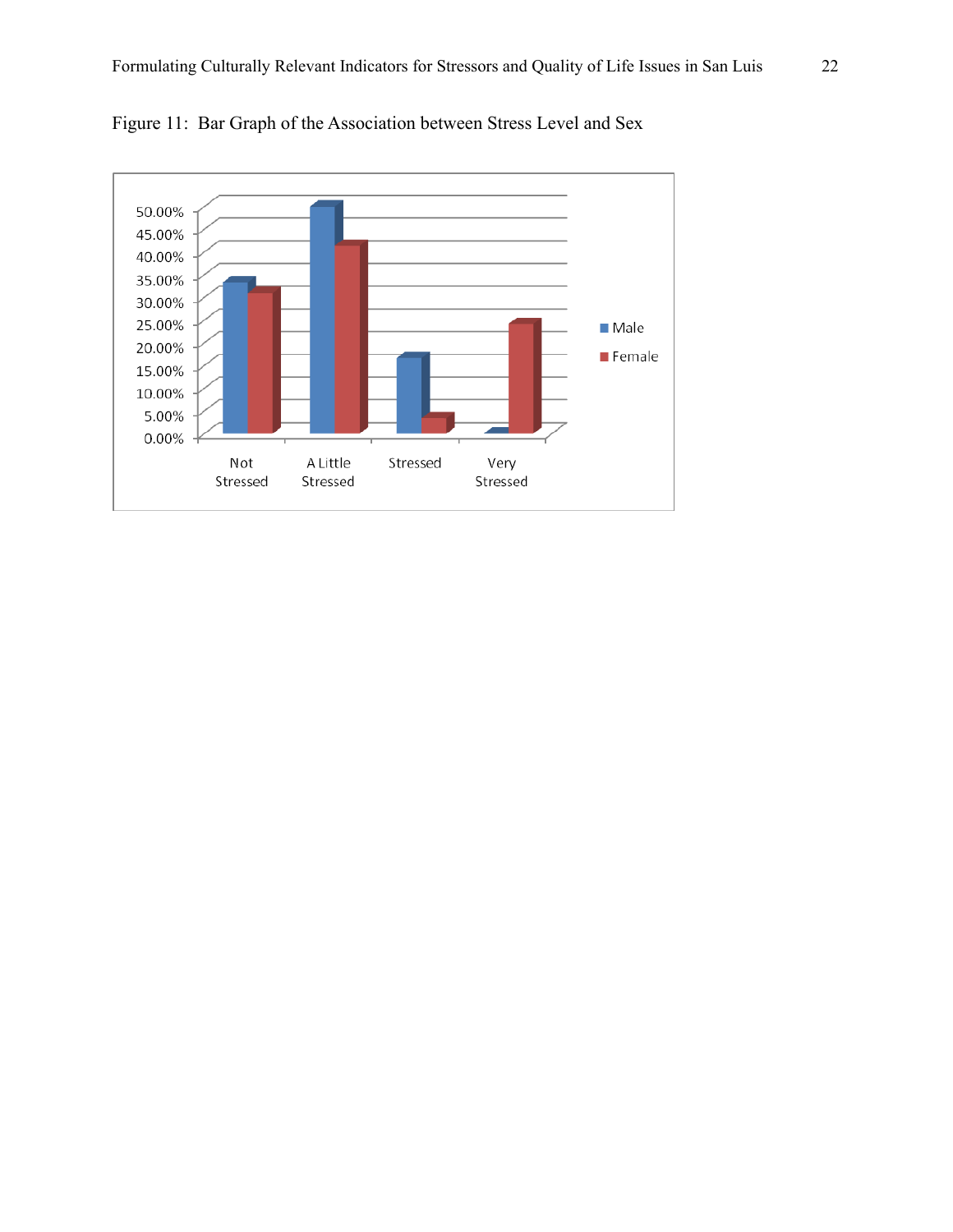

Figure 12: Bar Graph of a Means Plot of the Association between Stress Level and Mean Blood Glucose Level, Significance of .752

Como diria Ud. que esta en terminos de estres (how would you say you are in<br>terms of stress?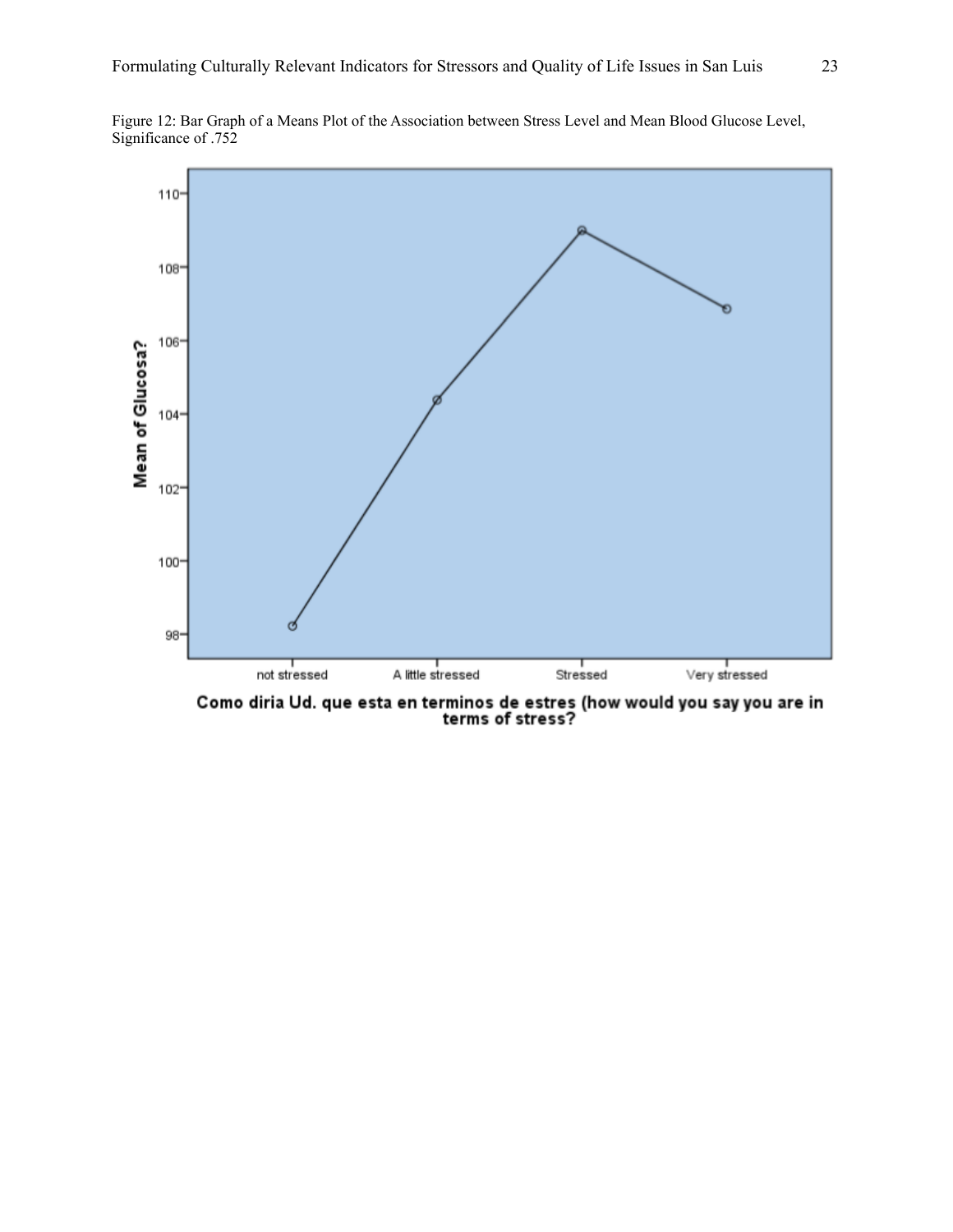



Como diria Ud. que esta en terminos de estres (how would you say you are in<br>terms of stress?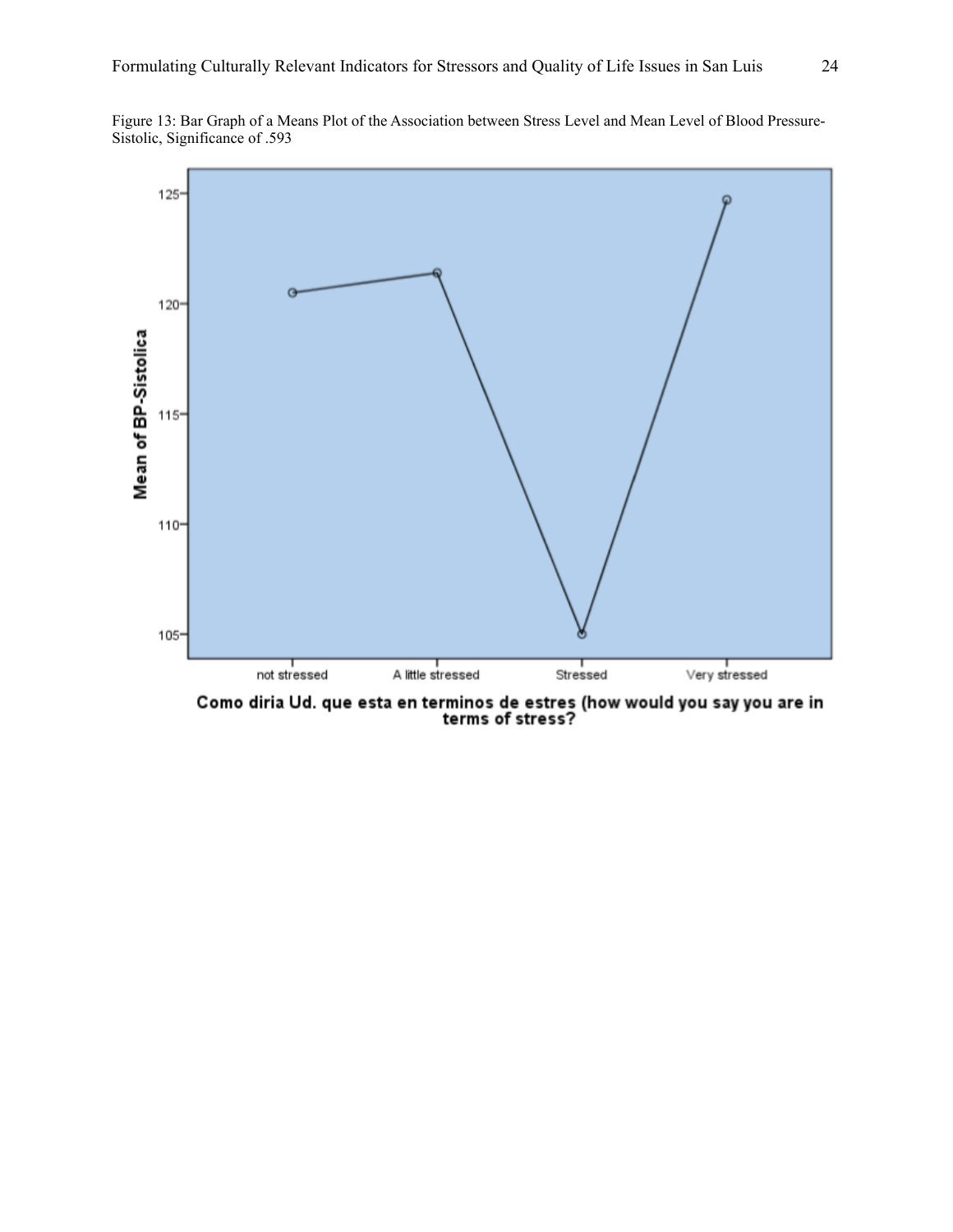Figure 14: Bar Graph of a Means Plot of the Association between Stress Level and Mean Level of Blood Pressure-Diastolic, Significance of .462



Como diria Ud. que esta en terminos de estres (how would you say you are in<br>terms of stress?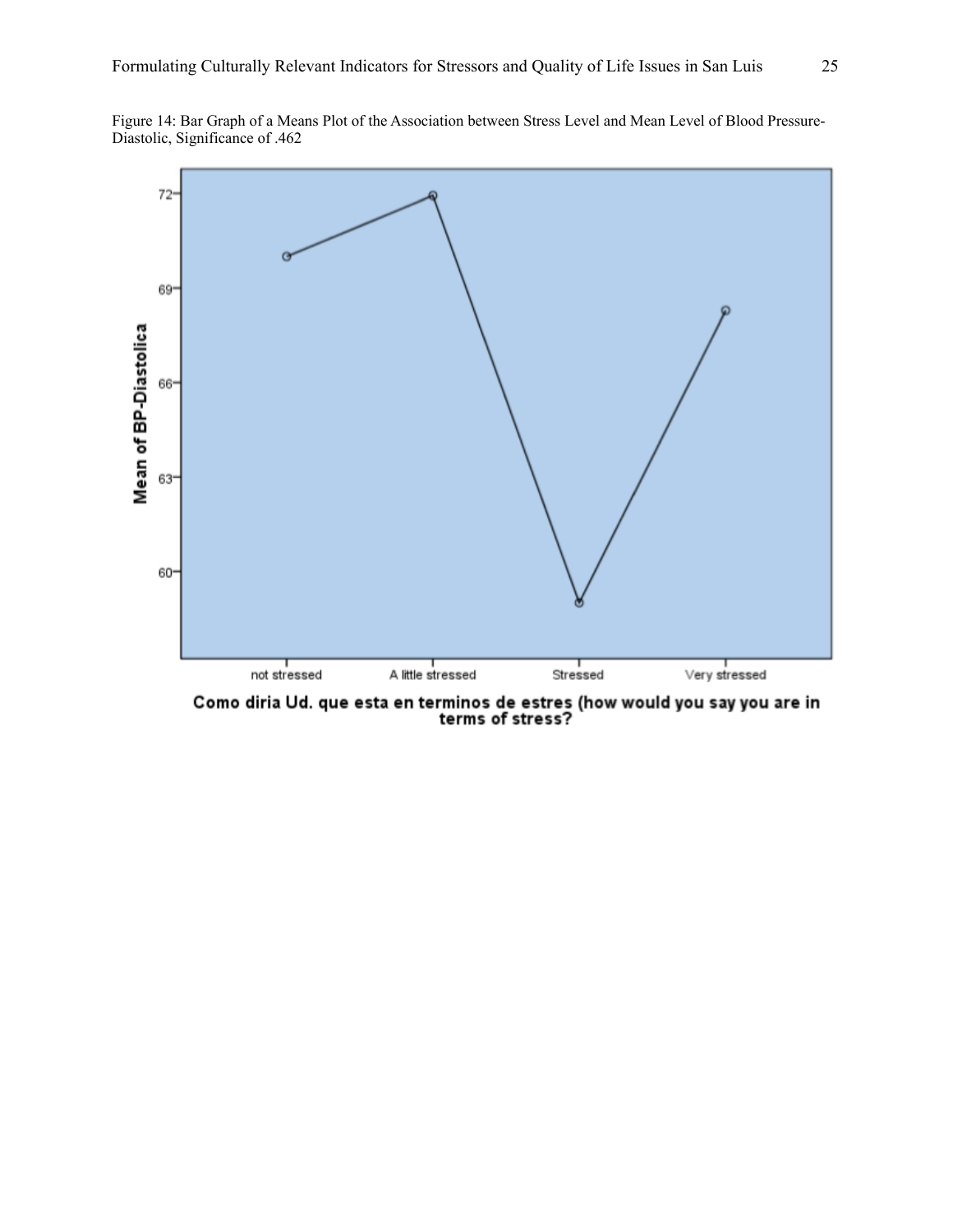

Figure 15: Bar Graph of a Means Plot of the Association between Stress Level and Mean Body Mass Index, Significance of .437

Como diria Ud. que esta en terminos de estres (how would you say you are<br>in terms of stress?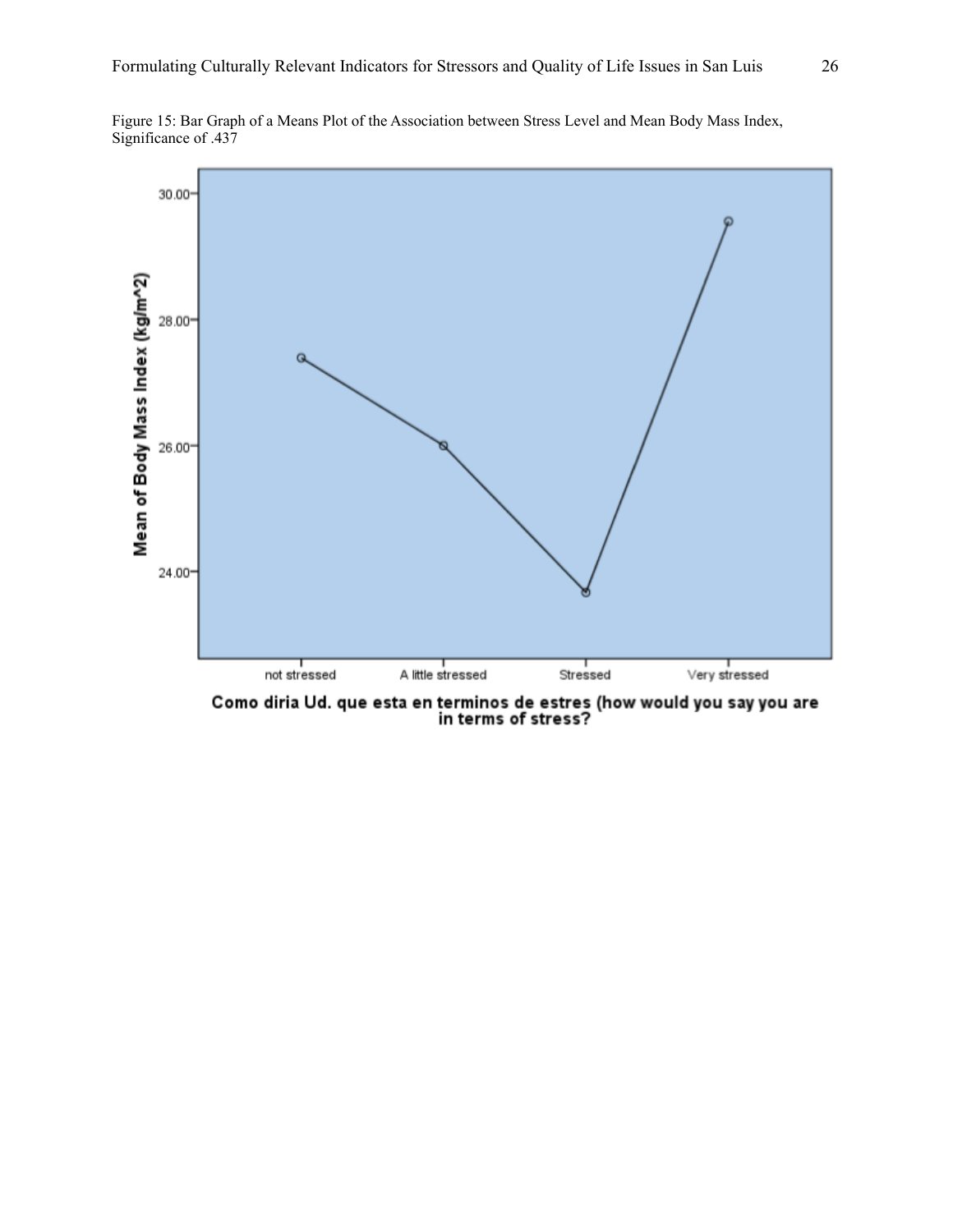Figure 16: Bar Graph of a Means Plot of the Association between Stress Level and Mean Amount of Time Lived in the Monteverde Zone, Significance of .670



Como diria Ud. que esta en terminos de estres (how would you say you are<br>in terms of stress?